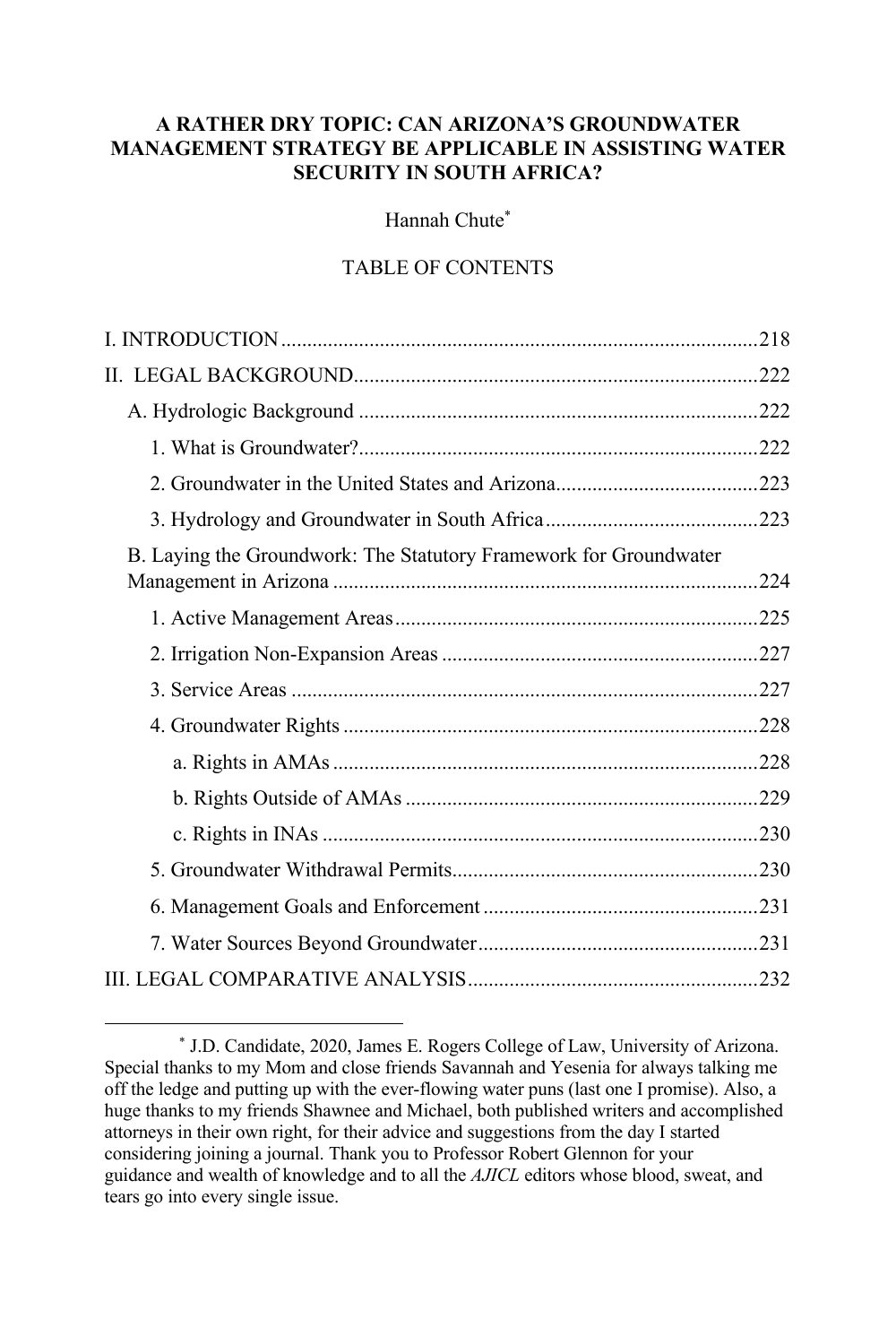| 218<br>Arizona Journal of International & Comparative Law Vol. 37, No. 2 2020 |     |
|-------------------------------------------------------------------------------|-----|
|                                                                               |     |
|                                                                               |     |
|                                                                               |     |
|                                                                               |     |
|                                                                               |     |
|                                                                               |     |
|                                                                               |     |
| <b>b</b> Water Services Act provisions                                        | 237 |

# **I. INTRODUCTION**

A warm breeze swept across the parched landscape, swirling the dust in a miniature twister around the crowds that had begun to gather. They would wait hours just for the chance to fill jugs at struggling springs.<sup>1</sup> Businesses all around town were shutting off faucets and only a limited number of toilets flushed.<sup>2</sup> As panic permeated the populous, officials limited daily water intake to fifty liters (thirteen gallons) per person.<sup>3</sup> "Day Zero" was quickly approaching.<sup>4</sup> For three years, the landscape was facing what experts described as a drought so severe it only occurred every 311 years.<sup>5</sup> Conservation efforts tightened as police began patrolling the city and issuing water waste citations.<sup>6</sup> Just as all hope seemed lost,

<sup>&</sup>lt;sup>1</sup> Bret Walton, *How Cape Town got to the Brink of Water Catastrophe*, CITYLAB (July 18, 2018), https://www.citylab.com/environment/2018/07/how-cape-town-got-to-thebrink-of-water-catastrophe/564800/. 2 *Id*.

<sup>3</sup> *Id*.

<sup>4</sup> *Id*.

<sup>5</sup> Piotr Wolski, *How Severe is Cape Town's Draught? A Detailed Look at the Data*, NEWS24 (Jan. 23, 2018), https://www.news24.com/SouthAfrica

<sup>/</sup>News/how-severe-is-cape-towns-drought-a-detailed-look-at-the-data-20180123. <sup>6</sup> Walton*, supra* note 1.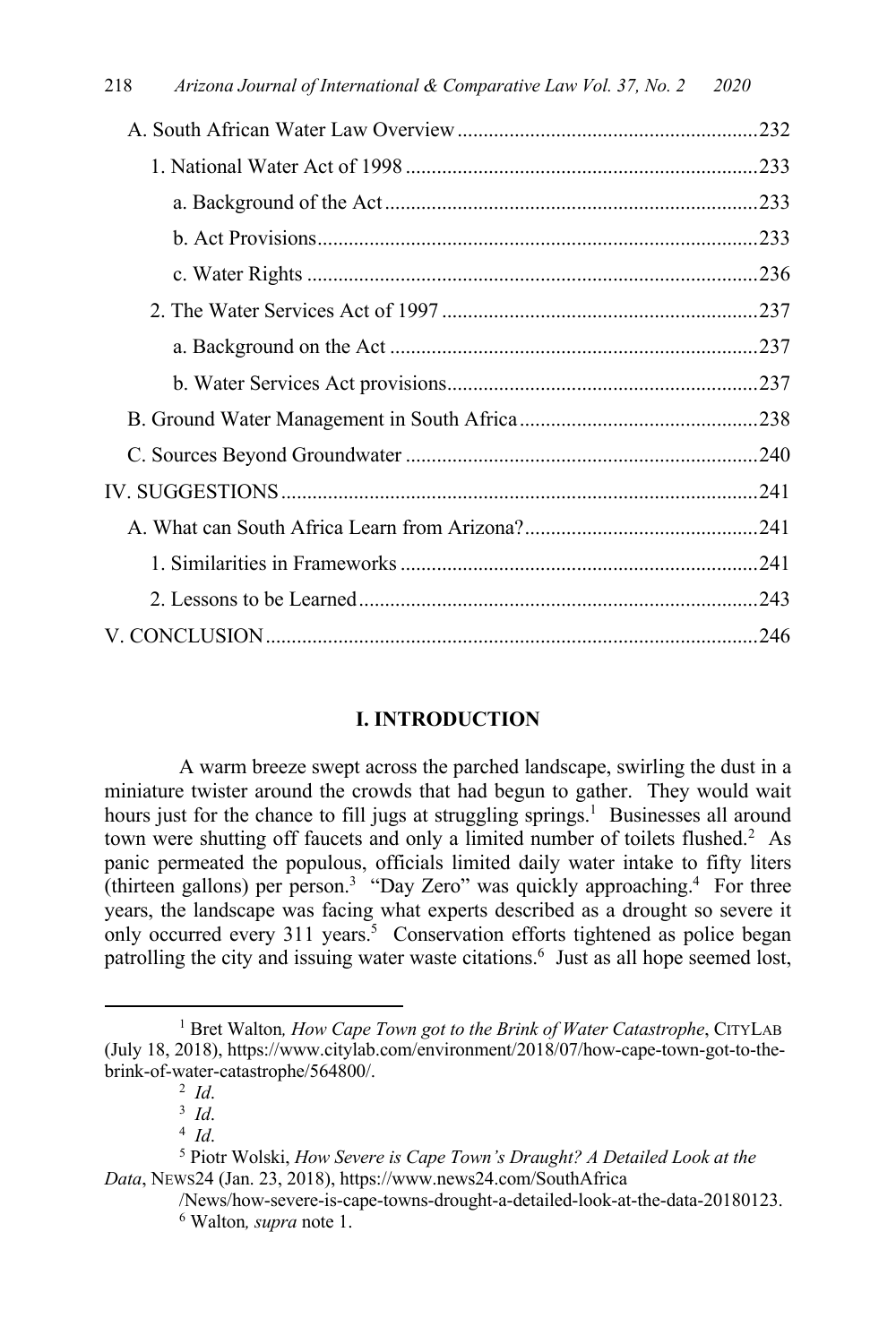it rained.<sup>7</sup> "Day Zero" would come another day.<sup>8</sup> This is not the plot summary of a post-apocalyptic fantasy novel, this is Cape Town, South Africa in 2018.<sup>9</sup>

While Cape Town is certainly an extreme example, the looming possibility of water scarcity is a reality for many nations around the globe. 10 The United Nations estimates that by 2025, 1.8 billion people will be living in water-scarce conditions.<sup>11</sup> By 2030, the growing population, coupled with the effects of climate change, will force half of the world's citizens into water-stressed conditions.12 With this startling future in mind, authorities must begin implementing water policy in new and creative ways.13 Leaders in Cape Town are now beginning to wrestle with the problem of how to augment their urban water supply.<sup>14</sup> Inspiration could lie in the United States, where Arizona is one of the states leading the charge in water management

By necessity, Arizona has forged new channels of water management innovation.<sup>15</sup> The state is, after all, facing its own impending "Day Zero" situation: Lake Mead, which provides about 40% of the state's water supply, is starting to dry up.<sup>16</sup> Water usage cuts are likely to be made as soon as 2020, with a 25% chance of severe cuts necessitated by  $2026$ .<sup>17</sup> On the surface, the future of water resources seems bleak. However, an available solution may lie just underground.<sup>18</sup>

 $^7$  *Id.* 

<sup>10</sup> U.N. Department of Economic and Social Affairs [UNDESA], *Water Scarcity*, (last updated Nov. 24, 2014), http://www.un.org/waterforlifedecade/

scarcity.shtml.

 $11$  *Id.* 

<sup>12</sup> *Id.* ("An area is experiencing water stress when annual water supplies drop below 1,700 m3 per person. When annual water supplies drop below 1,000 m3 per person, the population faces water scarcity, and below 500 cubic meters "absolute scarcity". [sic]).

<sup>13</sup> *See generally* Walton*, supra* note 1 (steps taken to conserve water included taking out bathroom sinks and installing only hand sanitizer dispensers).

<sup>14</sup> *See generally* Emma Luker & Leila M. Harris, *Developing new urban water supplies: investigating motivations and barriers to groundwater use in Cape Town*, 35 INT'L J. WATER RES. DEV. 917 (2018).

<sup>15</sup> *See* Joanna Allhands, *A water shortage is in Arizona's future, like it or not. Here's how to survive it*, AZ CENTRAL (Sept. 11, 2018, 7:05 AM), https://www.

azcentral.com/story/opinion/op-ed/joannaallhands/2018/09/11/lake-mead-watershortage-arizona-drought-contingency-plan/1255229002/.

16 *Id*.

17 *Id*.

<sup>18</sup> *See generally* CHRIS AREND ET AL., *Arizona's Water Future: Colorado River Shortage, Innovative Solutions, and Living Well with Less*, WESTERN RESOURCE ADVOCATES 34 (2017), https://westernresourceadvocates.org/publications/

arizonas-water-future-colorado-river-shortage-innovative-solutions-living-wellless/ (advocating for seven possible solutions including protecting the state's groundwater resources).

<sup>8</sup> *Id*.

 $9 \,$ *Id*.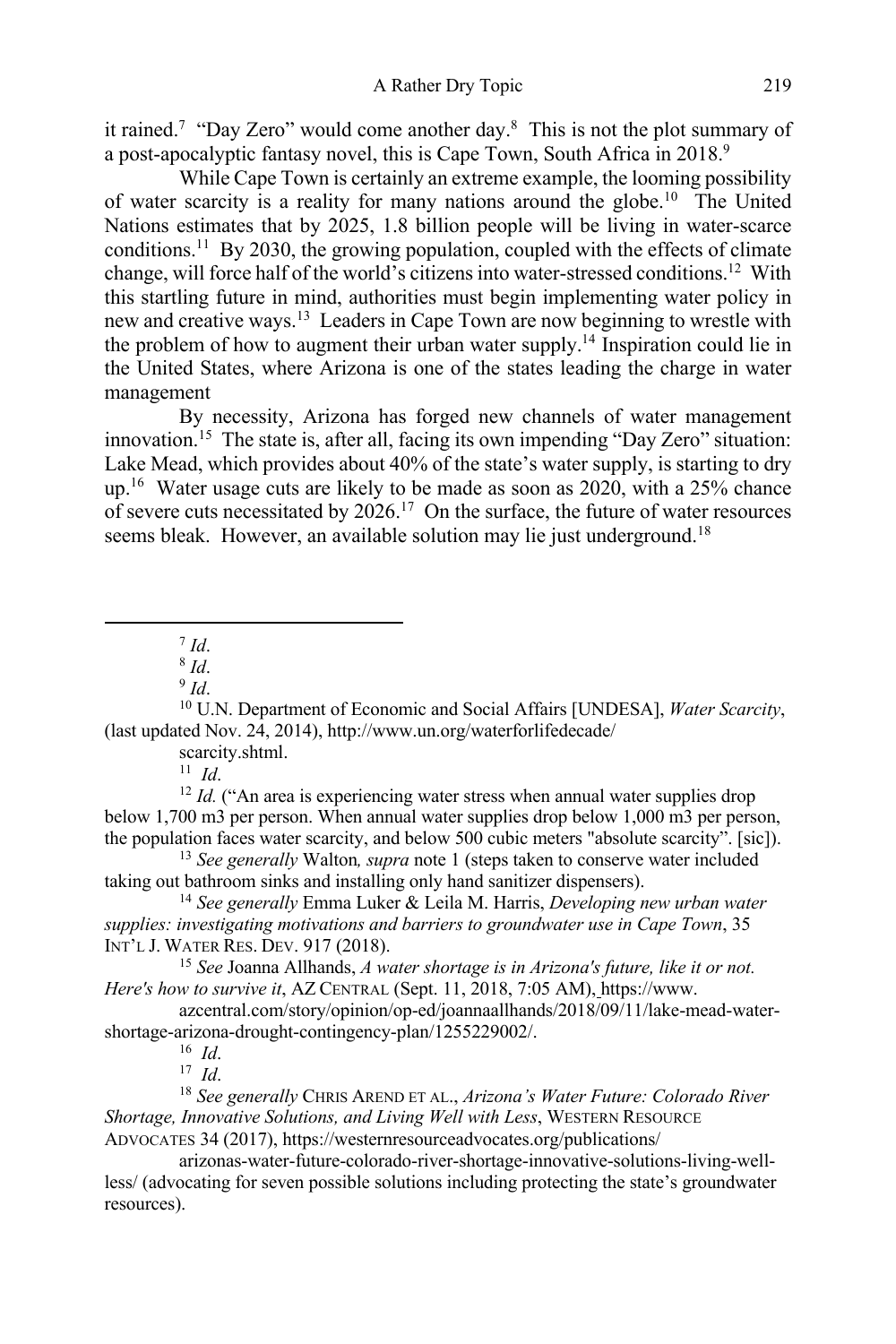To understand the future of water security in Arizona, one must look back to the Groundwater Management Act of 1980.<sup>19</sup> Before 1980, the desert state went through many experiments of trial and error.<sup>20</sup> The first experiment in groundwater management came in 1944, with the adoption of Arizona's first groundwater code.<sup>21</sup> This Code had very little teeth, however, and merely required the registration of wells.<sup>22</sup> In 1948, Arizona amended the Code to forbid the drilling of new irrigation wells in ten areas identified as "critical groundwater areas."<sup>23</sup> However, nothing was done to cap the amount of pumping occurring at existing irrigation wells.<sup>24</sup>

In 1950, in response to criticism of the 1948 Code, Arizona formed a Groundwater Study Commission whose recommendations were ignored, and the institution was ultimately disbanded.<sup>25</sup> Another round of amending, studying, and recommending began in the 1970s.<sup>26</sup> The adoption of these recommendations led to landmark legislation in  $1980.<sup>27</sup>$  As the first of its kind in the United States, the Groundwater Management Act imposed a more rigorous means of regulation and enforcement.<sup>28</sup> For the most part, Arizona's ambition has proven to be successful.<sup>29</sup> The Act's success has spurred the creation of other innovative water management initiatives, and even inspired other states to create legislation of their own.<sup>30</sup>

Now, despite population growth of almost 500% since 1957, Arizona uses three percent less water.<sup>31</sup> Part of this achievement can be attributed to the Groundwater Management Act, as well as to the reuse, storage, and exchange

<sup>21</sup> *Arizona Department of Water Resources*, ST. OF ARIZ. RES. LIBR., https://azl

<sup>22</sup> *Id*

<sup>23</sup> *Id*.

<sup>24</sup> *Id*.

<sup>25</sup> *Id.*

<sup>26</sup> *Arizona Department of Water Resources*, *supra* note 21.

<sup>27</sup> *Id.*

<sup>19</sup> *AZ's Groundwater Management Act of 1980*, AZWATER.GOV (November 18, 2016), https://new.azwater.gov/news/articles/2016-18-11.

<sup>20</sup> Desmond D. Jr. Connall, *A History of the Arizona Groundwater Management Act*, 1982 ARIZ. ST. L.J. 313, 314 (1982) ("Water problems are not new in Arizona. Arizona's groundwater overdraft has been steadily increasing since the 1930s. Numerous legislative attempts were made in the past to arrest the overdraft, and they all failed.").

ibrary.gov/sla/agency\_histories/arizona-department-water-resources (last visited February 20, 2020).

<sup>28</sup> Joanna Allhands, *What you don't know about the water law that saved Arizona*, AZ CENTRAL (Jan. 4 2018), https://www.azcentral.com/story/opinion/oped/joannaallhands/2018/01/04/lessons-groundwater-management-act-savedarizona/1000061001/.

<sup>29</sup> *See generally id*. ("Arizona avoided this fate, despite being a far drier place, largely because we had something California didn't: the Groundwater Management Act of 1980.").

<sup>30</sup> *AZ's Groundwater Management Act of 1980*, *supra* note 19 ("The law has helped spur innovation. See: The Arizona Water Banking Authority, a novel, credit-based system of storing water underground for future use that arose from Arizona's commitment to protect and manage its aquifers.").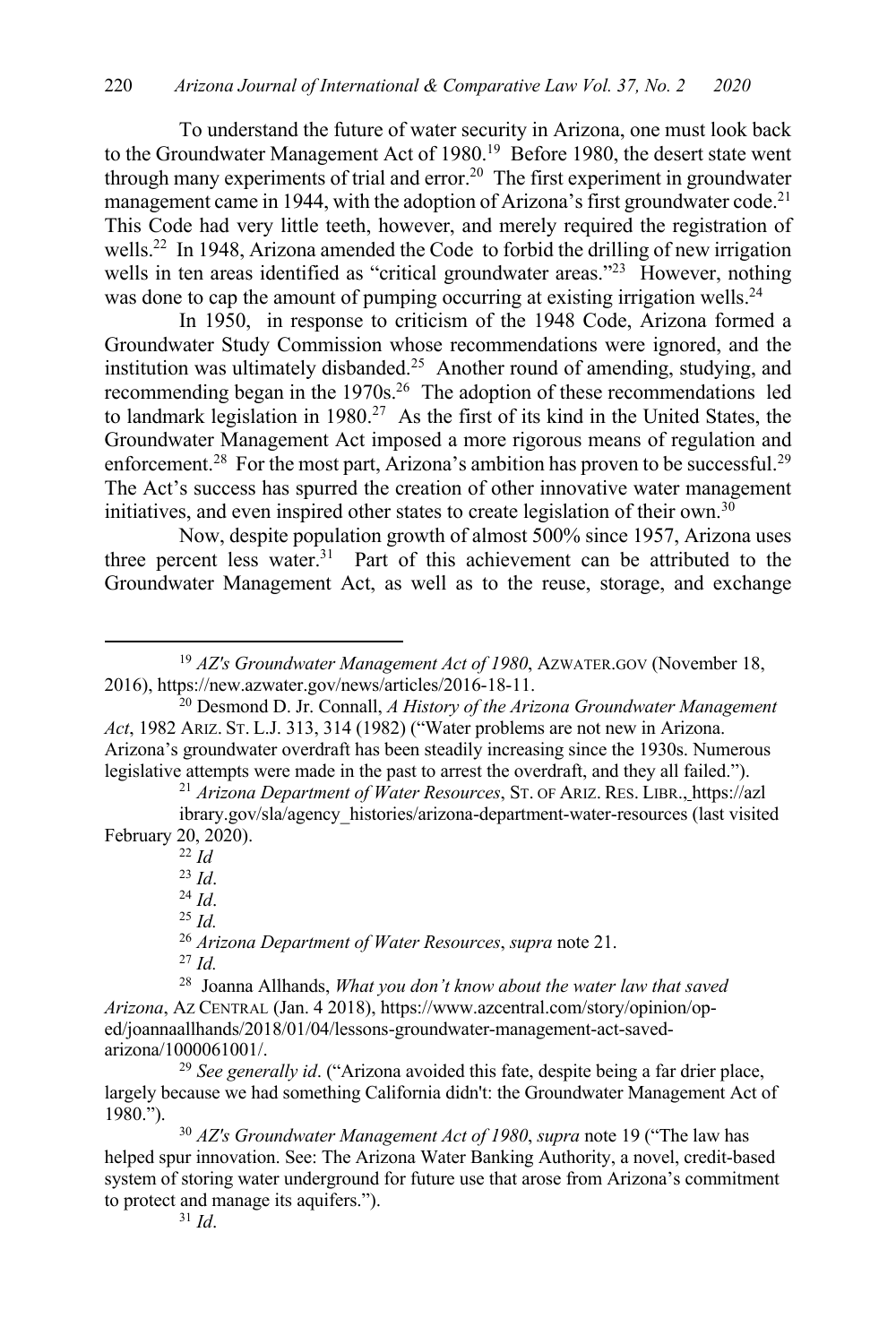programs for surface water.<sup>32</sup> Despite Arizona's achievements and leadership, criticism and concern for the future remain. 33 Specifically, critics point out that provisions within the Act need serious updates and reconsiderations to meet the goal of 100 years of water supply security.<sup>34</sup> Others opine that rural water use needs to undergo the same thorough examination as urban water use.<sup>35</sup> Nevertheless, Arizona's groundwater management serves as a valuable guide for communities struggling with water security, and can easily be adapted for use in other regions.

Good groundwater management is vital in the struggle for water security in arid climateslike South Africa, with Cape Town's Mayor recognizing that "groundwater is the key immediate, and cost-effective option for navigating [the] crisis."36 The question therefore becomes when – and how – can Cape Town, and South Africa as a whole, utilize groundwater as a stepping stone toward water security.<sup>37</sup>

This Note examines the possibility of applying Arizona's innovate water management system in South Africa, a nation facing comparable issues concerning water security. Part I examines what groundwater is, as well as the availability of water in Arizona and South Africa. Part I additionally addresses the statutory framework of groundwater management and how it has been implemented and enforced in the state of Arizona. Part II examines and compares the regulatory framework of water management in South Africa. Part III offers a comparison of the benefits and weaknesses of each scheme. Finally, this Note concludes that although South Africa has lofty and envelope-pushing aspirations, it lacks the administrative capacity to see them through.<sup>38</sup> Arizona's framework offers a few practical solutions that may help in preventing a countdown to "Day-Zero" as Cape Town had. Ultimately, global collaboration and the sharing of innovation are needed to address the water crisis that will eventually affect the entire world.

<sup>37</sup> *See id*.

<sup>32</sup> Robert Glennon, *6 innovative water policies that helped Arizona during a drought*, AZ CENTRAL (April 10, 2018), https://www.azcentral

<sup>.</sup>com/story/opinion/op-ed/2018/04/10/arizona-water-policy-innovativegroundwater-conservation-glennon/499898002/.

<sup>33</sup> Karen Smith, *35 Years Later, Arizona still Pumps Too Much Water*, AZ CENTRAL (March 5, 2015) https://www.azcentral.com/story/opinion/oped/2015/03/05/arizona-groundwater-management/24464443/.

<sup>34</sup> *AZ's Groundwater Management Act of 1980*, *supra* note 19.

<sup>35</sup> *Id*.

<sup>36</sup> Luker, *supra* note 14, at 2.

<sup>38</sup> *See generally* Barbara Schreiner, *Viewpoint- Why has the South African National Water Act Been so Difficult to Implement?* 6 WATER ALTERNATIVES 2, 239-245 (2013) ("Actual implementation however remained in the hands of the civil servants, with all the challenges arising from lack of experience, lack of technical capability and high staff turnover.").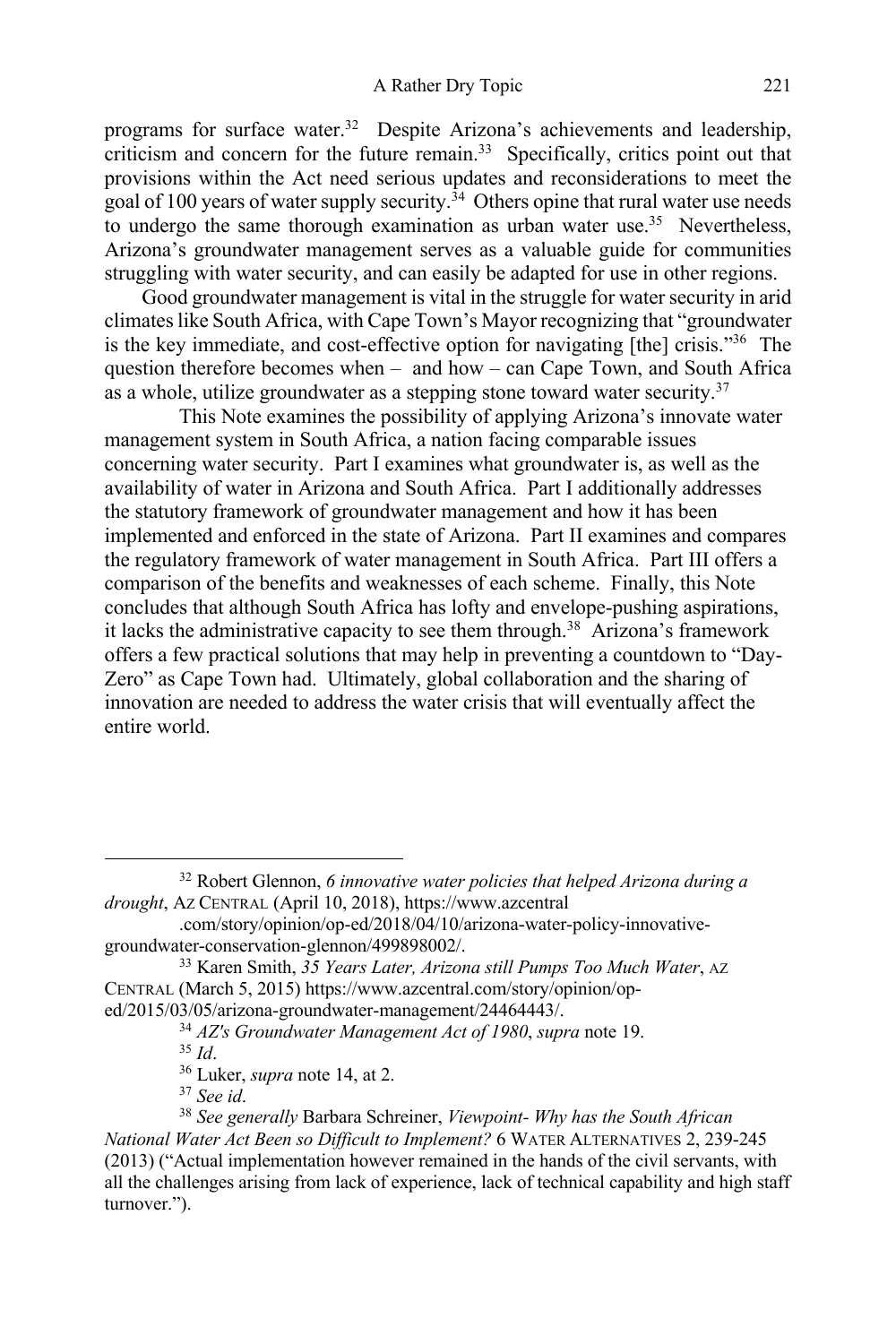### **II. LEGAL BACKGROUND**

### **A. Hydrologic Background**

#### 1. What is Groundwater?

In the vast, complicated water cycle, it is easy to focus exclusively on the visible surface water.<sup>39</sup> However, in spite of its visibility, surface water only makes up 1.2% of the world's freshwater supply.<sup>40</sup> In the United States, most federal laws regarding water involve issues exclusively with surface water, as well as state laws governing the allocation of rights.41 Despite this, there is one hundred times more groundwater than water in rivers and lakes, with groundwater making up 30.1% of the world's freshwater supply.<sup>42</sup> Groundwater accumulates when precipitation lands on the ground surface, is absorbed into the subsurface, and settles in saturated rock material.<sup>43</sup> Although the slow-moving groundwater may eventually end up in rivers, lakes, and oceans; <sup>44</sup> until then, much of the groundwater is stored in aquifers, water-bearing rocks that transfer water to springs and wells.<sup>45</sup> Aquifers can be located close to the earth's surface or several hundred feet below.<sup>46</sup> Water stored in aquifers can move as quickly as several meters a day or as slowly as a few centimeters a century.47 Unfortunately, groundwater has been associated with overexploitation across the globe in many different contexts,<sup>48</sup> as well as drawdown and "specific contamination threats in some areas."49 Moreover, unregulated groundwater pumping has serious environmental consequences that impact water availability in many ways.<sup>50</sup>

<sup>40</sup> *Id.*

<sup>41</sup> *See* Brad Reid, *A Brief Introduction to Water Law*, HUFFPOST (August 2, 2017), https://www.huffingtonpost.com/brad-reid/a-brief-introduction-tow\_b\_11295926.html.

<sup>42</sup> *The World's Water*, USGS (December 2, 2016), https://water.usgs.gov/edu/ earthwherewater.html.

<sup>43</sup> *What is Groundwater?*, USGS (December 2, 2016), https://water.usgs.gov /edu/earthgw.html.

<sup>44</sup> *Id.*

<sup>45</sup> *Aquifers and Groundwater*, USGS (March 20, 2018), https://water.usgs.gov/ edu/earthgwaquifer.html.

<sup>46</sup> *Groundwater Basics*, PA ST. EXTENSION (September 3, 2014), https:// extension.psu.edu/groundwater-basics.

<sup>47</sup> *Aquifers and Groundwater*, *supra* note 45.

48 Luker, *supra* note 14, at 3 (notable high-profile examples include: "the Oglalla aquifer in the United States, aquifers in the Indo-Gangetic Basin, and the Murray– Darling Basin in Australia.").

<sup>49</sup> Luker, *supra* note 14, at 2.

<sup>50</sup> *See generally* Robert Glennon, *Tales of French Fries and Bottled Water: The Environmental Consequences of Groundwater Pumping*, 37 Environmental Law 3 ( February 2007), https://poseidon01.ssrn.com/delivery.php?ID=pdf.

<sup>39</sup> *The Water Cycle*, USGS (November 15, 2017), https://water.usgs .gov/edu/watercycle.html.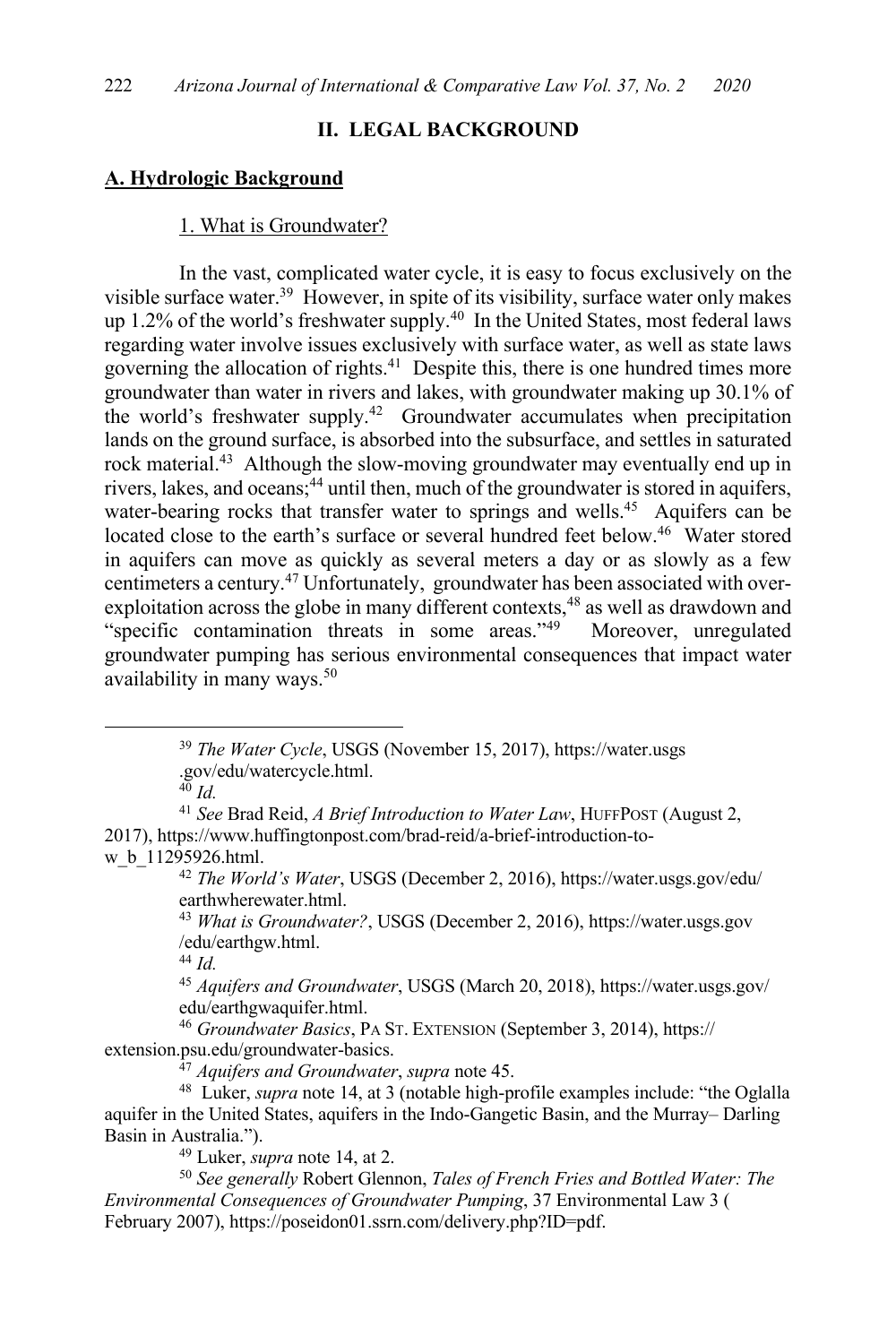### 2. Groundwater in the United States and Arizona

Groundwater in the United States is tapped largely for drinking water and agricultural purposes,<sup>51</sup> and is most commonly accessed using a well.<sup>52</sup> More than 42 million people in the U.S. utilize a well for personal water supply.<sup>53</sup> As the population has grown, groundwater pumping has increased, resulting in a lowering of the water table, and a reduction of water recharging streams, lakes, and rivers.<sup>54</sup> In Arizona specifically,  $40\%$  of the current water supply is groundwater.<sup>55</sup> However, what places Arizona in a more precarious position than the rest of the nation is its yearly average precipitation of only eight inches.<sup>56</sup> Arizona's major aquifers are concentrated primarily in the southeastern and Upper Colorado River regions of the state.<sup>57</sup> Most aquifers depend primarily on mountain-front recharge rather than precipitation.<sup>58</sup> In arid regions, mountain-front recharge, runoff from snowpack, or precipitation from the mountain top to the basin below often contributes up to four times more water to the basin than the precipitation falling directly on the basin floor.<sup>59</sup> Data from 2003 to 2005 indicates that most groundwater in Arizona lies between 200 and 500 feet below the surface.<sup>60</sup>

# 3. Hydrology and Groundwater in South Africa

South African hydrology is driven primarily by the highly variable patterns of precipitation.<sup>61</sup> The average rainfall for the entire country is 450 mm

<sup>53</sup> *Id.*

<sup>54</sup> *Groundwater Depletion*, *supra* note 51.

<sup>55</sup> *Arizona's Water Supplies*, ARIZ. WATER FACTS (last accessed December 13, 2019), http://www.arizonawaterfacts.com/water-your-facts..

- <sup>56</sup> CLIMATE ARIZ., https://www.usclimatedata.com/climate/arizona/unitedstates/3172 (last accessed February 21, 2019).
- <sup>57</sup> *Arizona Water Atlas Volume 1, Executive summary*, 12, ARIZ WATER (September 2010) https://infoshare.azwater.gov/docushare/dsweb/Get/
- Document-10426/Atlas\_Volume\_1\_web.pdf (For the purposes of the atlas project, Arizona was divided into seven regional planning areas based on regional groundwater basins).

<sup>58</sup> *Id*. at 16.

<sup>51</sup> *Groundwater Depletion*, USGS (December 9, 2016) https://water.usgs.gov/ edu/gwdepletion.html.

<sup>52</sup> *What is a Well?,* GROUNDWATER FOUND. (last accessed January 4, 2019), https://www.groundwater.org/get-informed/basics/wells.html.

<sup>59</sup> John L. Wilson & Haude Guan, *Mountain-Block Hydrology and Mountain - Front Recharge*, *in* 9 GROUNDWATER RECHARGE IN A DESERT ENVIRONMENT: THE SOUTHWESTERN UNITED STATES 113, 115.

<sup>60</sup> *Arizona Water Atlas Volume 1, supra* note 57, at 18 (For the purposes of the atlas project, Arizona was divided into seven regional planning areas based on regional groundwater basins).

<sup>61</sup> *Hydrology of Southern Africa*, LIMPOPO RIVER AWARENESS KIT (last accessed January 4, 2019), http://www.limpopo.riverawarenesskit.org/LIMPOPORAK\_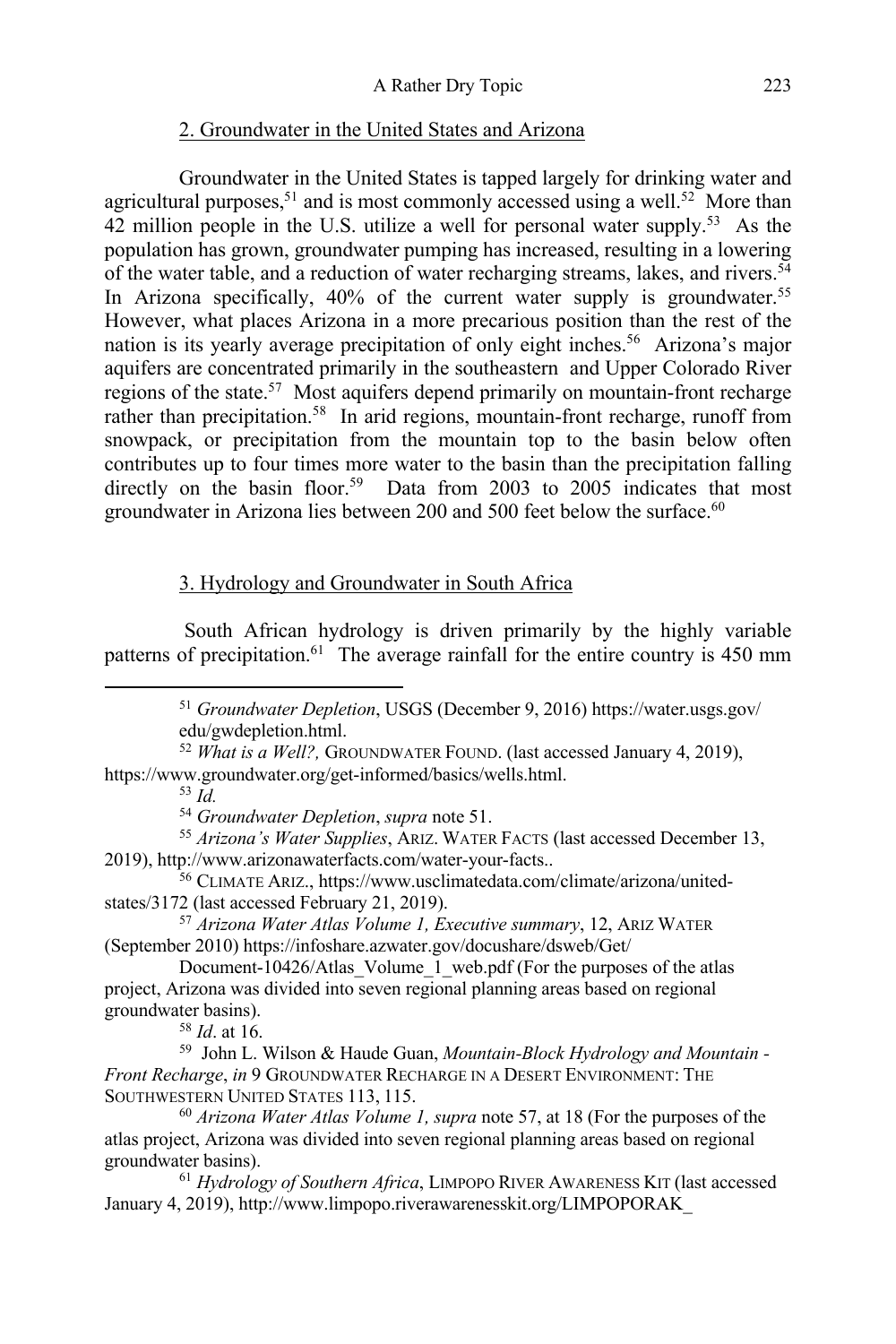$(17.7 \text{ in})$  per year — roughly half the global average of 860 mm  $(33.85 \text{ in})$  per year.<sup>62</sup> The southern and western portions of South Africa receive the least amount of rainfall, while precipitation consistency and volume increase toward the northern regions closer to the equator.<sup>63</sup> Because most rainfall takes place in warmer seasons in short, intense downpours, rain often falls and runs off faster than can be absorbed as groundwater recharge.<sup>64</sup> As such, the vast majority of rivers are small and perennial.65 To prevent wasteful runoff, water is often stored in dams to meet societal needs. $66$  There are 4,000 dams in South Africa, 350 of which are government-owned.67 The geology of the country further limits groundwater capacity; most of it is rock, which allows for very little water-carrying capacity.<sup>68</sup> The four most productive aquifer systems are the Botleng Dolomite Aquifer, Gauteng Dolomites, Houdenbrak Basement Aquifer, and the Dinokana-Lobatse Transboundary Dolomite Aquifer.69 Because of the historical focus on surface water and dam development, groundwater has been perceived as a water source for emergencies, rural communities, and small towns.<sup>70</sup>

# **B. Laying the Groundwork: The Statutory Framework for Groundwater Management in Arizona**

For many years, Arizona operated under a bifurcated system of water management, subjecting surface water and groundwater to different common-law doctrines to determine ownership.<sup>71</sup> Surface water was subject to the doctrine of

# COM/EN/RIVER/HYDROLOGY/HYDROLOGY\_OF\_SOUTHERN\_AFRICA. HTM.

<sup>62</sup> Dr. Paul Roberts, *Dams in South Africa*, SANCOLD (last accessed January 4, 2019), http://www.sancold.org.za/index.php/about/about-dams/dams-in-south-africa.

<sup>63</sup> *Hydrogeology of South Africa*, *supra* note 61. 64 *Id*. 65 *Id.*<sup>66</sup> Roberts, *supra* note 62.

<sup>67</sup> Tom Head, *Less than 10% of SA's Dams are Available to the Public Hlomane Chauke*, THE SOUTH AFRICAN (February 8, 2018), https://www.thesouthafrican.com/mpplans-to-nationalise-dams-sa/. 68 Roberts, *supra* note 62.

<sup>69</sup> Kevin Pietersen, Hans E. Beekman, Martin Holland, *South African Governance Case Study, Water Research Commission*, iii (June 2011), http://www.groundwatergovernance.org/fileadmin/user\_upload/groundwatergovernance/do cs/Country\_studies/GWGovernanceRSA.pdf.

70 Roberts, *supra* note *62*; *see also* Emma Luker, Leila M. Harris, *Developing new urban water supplies: investigating motivations and barriers to groundwater use in Cape Town*, International Journal of Water Resources Development, 12 (Sept. 26, 2018), https://doi.org/10.1080/07900627

.2018.1509787.

<sup>71</sup> L. William Staudenmair, Arizona Groundwater Law, 1 The Water Report (November 15, 2006), https://www.swlaw.com/assets/pdf/

publications/2006/11/15/TheWaterReport\_ArizonaGroundwaterLaw\_Staudenmai erWEB.pdf.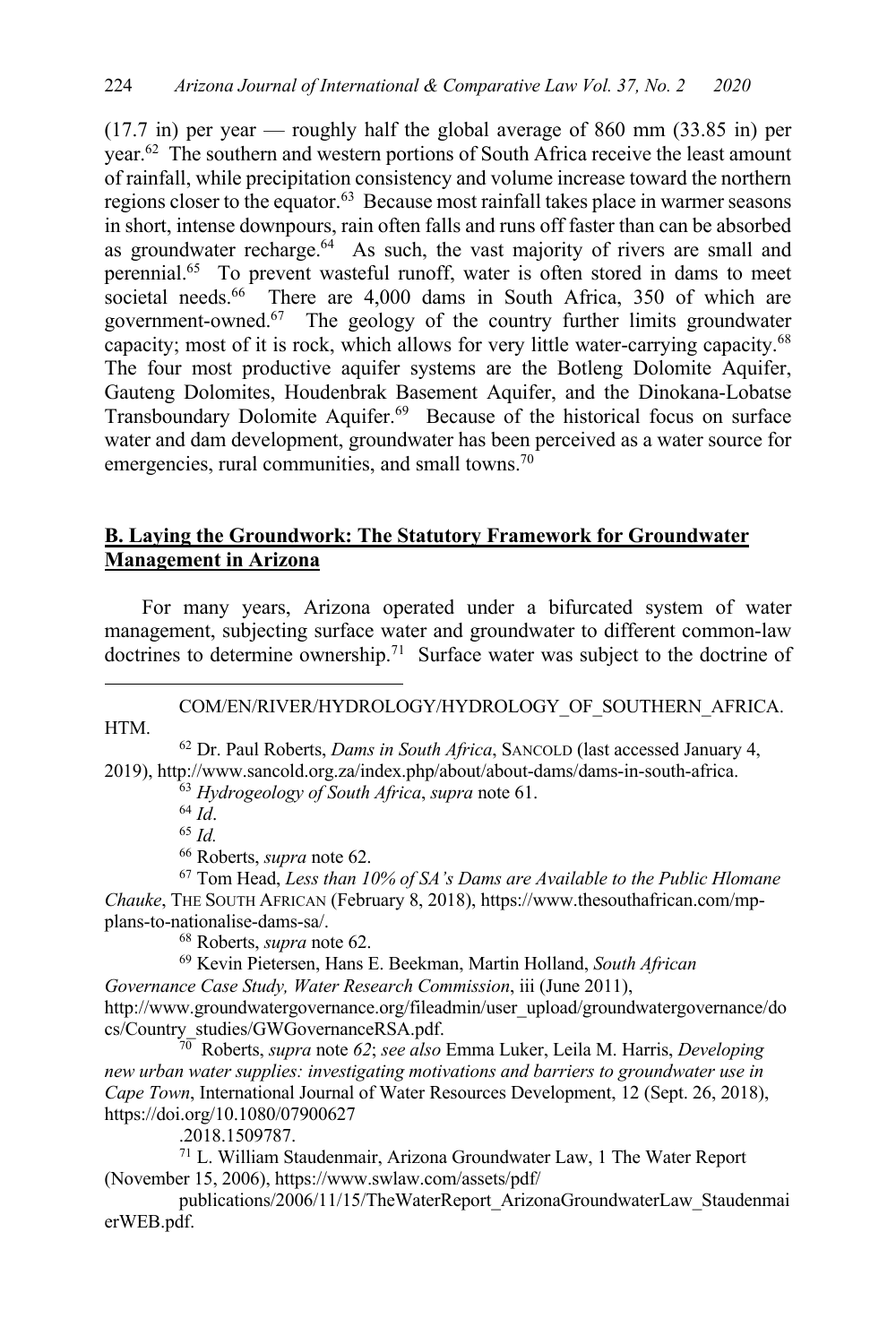prior appropriation.<sup>72</sup> This doctrine, traditionally utilized in western states, purports that anyone first in time is first in right.<sup>73</sup> Conversely, groundwater was subject to the doctrine of beneficial use, which lacked the timing limitations when determining who had the right.<sup>74</sup> Because there were no limitations, unrestrained groundwater pumping grew to be an issue.<sup>75</sup>

Invoking the theory of general police power, the Arizona legislature declared that it was in the best interest of the welfare and economy of the state to regulate groundwater, and determined the statutory scope to be within the "withdrawal, transportation, use, conservation, and conveyance of rights."76 Boundaries for groundwater basins and sub-basins were created, and a system was set in place for reviewing and modifying the boundaries, if necessary.<sup>77</sup> The Department of Water Resources was created to administer the Groundwater Management Act ("the Act") at the state level.<sup>78</sup> The Act provides for a judicial appointment process and reviews standards for challenged decisions.<sup>79</sup>

#### 1. Active Management Areas

The Act created four Active Management Areas ("AMA") in central Arizona that encompassed 80% of the state's population and accounted for 69% of groundwater overdraft.<sup>80</sup> These areas were designated in the Tucson, Phoenix, Prescott, and Pinal areas, with underlying hydrological considerations in mind.<sup>81</sup> A fifth AMA in Santa Cruz was carved out of the Tucson area in 1994 to reflect changing conditions.82 Portions of the state that are not located in a designated AMA are not subject to the requirements of the Groundwater Management Act.<sup>83</sup> However, counties and municipalities outside the AMAs can voluntarily set up

AZgroundwater-management.pdf.

<sup>76</sup> Ariz. Rev. Stat. Ann. § 45-401(b) (2018).

<sup>77</sup> *Id*. § 45-403,404.

<sup>78</sup> Kyl, Jon L., *Arizona's New Groundwater Statute: 1980 Groundwater Management Act: Outline*, (1981). Water Resources Allocation: Laws and Emerging Issues: A Short Course (Summer Conference, June 8-11). Paper 11, 6,

http://scholar.law.colorado.edu/water-resources-allocation-laws-and-emerging-issues/11.

<sup>79</sup> Ariz. Rev. Stat. Ann. § 45-405-407 (2018). <sup>80</sup> Kyl, *supra* note 78, at 7.

<sup>81</sup> Ariz. Rev. Stat. Ann. § 45-411(A)(2018); *see also* Sharon B. Megdal, Arizona Groundwater Management, The Water Report (October 15, 2012),

https://wrrc.arizona.edu/sites/wrrc.arizona.edu/files/AZgroundwater-management.pdf.

82 Megdal, *supra* note 75; *see also* Ariz. Rev. Stat. Ann. § 45-411.02-.411.03

(2018) (Maps of these areas are kept on file at the Department for general land use). 83 Megdal, *supra* note 75.

<sup>72</sup> *Id*.

<sup>73</sup> *Id*.

<sup>74</sup> *Id*.

<sup>75</sup> Sharon B. Megdal, Arizona Groundwater Management, 1 The Water Report (October 15, 2012), https://wrrc.arizona.edu/sites/wrrc.arizona.edu/files/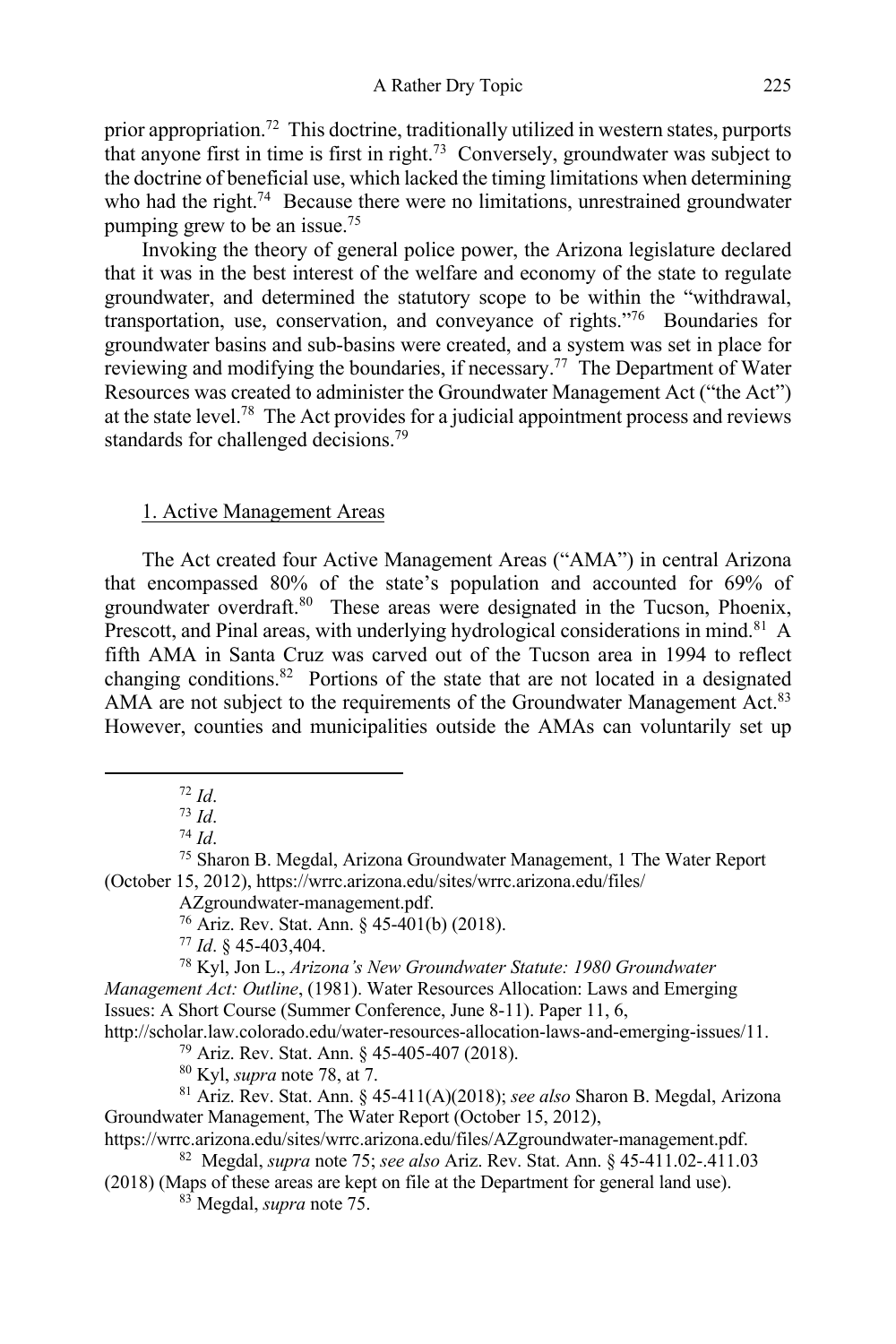more rigorous groundwater management systems.<sup>84</sup> For example, the towns of Clarkdale and Patagonia, and the counties of Cochise and Yuma have voluntarily set up 100-year supply requirements similar to the AMAs.<sup>85</sup>

Each AMA must set management plans and conservation goals for all groundwater pumpers, including municipal, industrial, and agricultural users.<sup>86</sup> These plans are subject to public input and must be approved by the Director of the Arizona Department of Water Resources (ADWR).<sup>87</sup> Through this procedural oversight, the plans have the force and effect of an administrative rule.<sup>88</sup> The Phoenix, Tucson, and Prescott AMAs contain a cumulative population that represents roughly 85% of the state's total population and continues to grow.<sup>89</sup> The primary management goal in those areas is centered around the attainment of a "safe-yield" by the year 2025.<sup>90</sup> A "safe-yield" is "a long-term balance between the annual amount of groundwater withdrawn in the AMA and the annual amount of natural and artificial recharge."<sup>91</sup> In the Santa Cruz AMA, the goal is a safe yield plus the prevention of long term water table decline.<sup>92</sup> In the primarily agrarian Pinal County AMA, the goal is to maximize water for irrigation to depletion, meaning complete utilization of all groundwater for irrigation.<sup>93</sup>

Developers located within an AMA face additional restrictions.<sup>94</sup> Before land for sale or lease is marketed to the public, the developer must demonstrate that there is an assured supply of water to the ADWR.<sup>95</sup> An assured water supply is a 100year supply, with the financial ability to transport and treat the water at a rate of use consistent with the current management plan.<sup>96</sup> To earn the "assured water supply certificate", the developer must prove three things:

> [1.] Water of sufficient quantity and quality is available to sustain the proposed development for 100 years[;] 2. The proposed use is consistent with the management plan (e.g., it adheres to

<sup>88</sup> *Id*.

<sup>89</sup> Lay person's guide to Arizona Water, 13, https://wrrc.arizona.edu/sites/wrrc. arizona.edu/files/Layperson%27s\_Guide\_to\_Arizona\_Water.pdf.

<sup>91</sup> *Id*. <sup>92</sup> *Id*. at 2. <sup>93</sup> *Id*. at 2.

<sup>84</sup> Haley Paul, *10 Things You Should Know About Arizona's Groundwater Management Act,* WESTERN WATER NEWS (October 2, 2018), https://www.

audubon.org/news/10-things-you-should-know-about-arizonas-groundwatermanagement-act.

<sup>85</sup> *Id*.

<sup>86</sup> Megdal, *supra* note 75.

<sup>87</sup> *Id*.

<sup>90</sup> *Overview of the Arizona Groundwater Management Code*, AZWATER.GOV, https://new.azwater.gov/sites/default/files/media/Arizona%20Groundwater\_Code\_1.pdf (last visited October 6, 2018).

<sup>94</sup> *Id.* 

<sup>95</sup> *Overview of the Arizona Groundwater Management Code*, AZWATER.GOV, https://new.azwater.gov/sites/default/files/media/Arizona%20Groundwater\_Code\_1.pdf. <sup>96</sup> Kyl, *supra* note 78, at 12.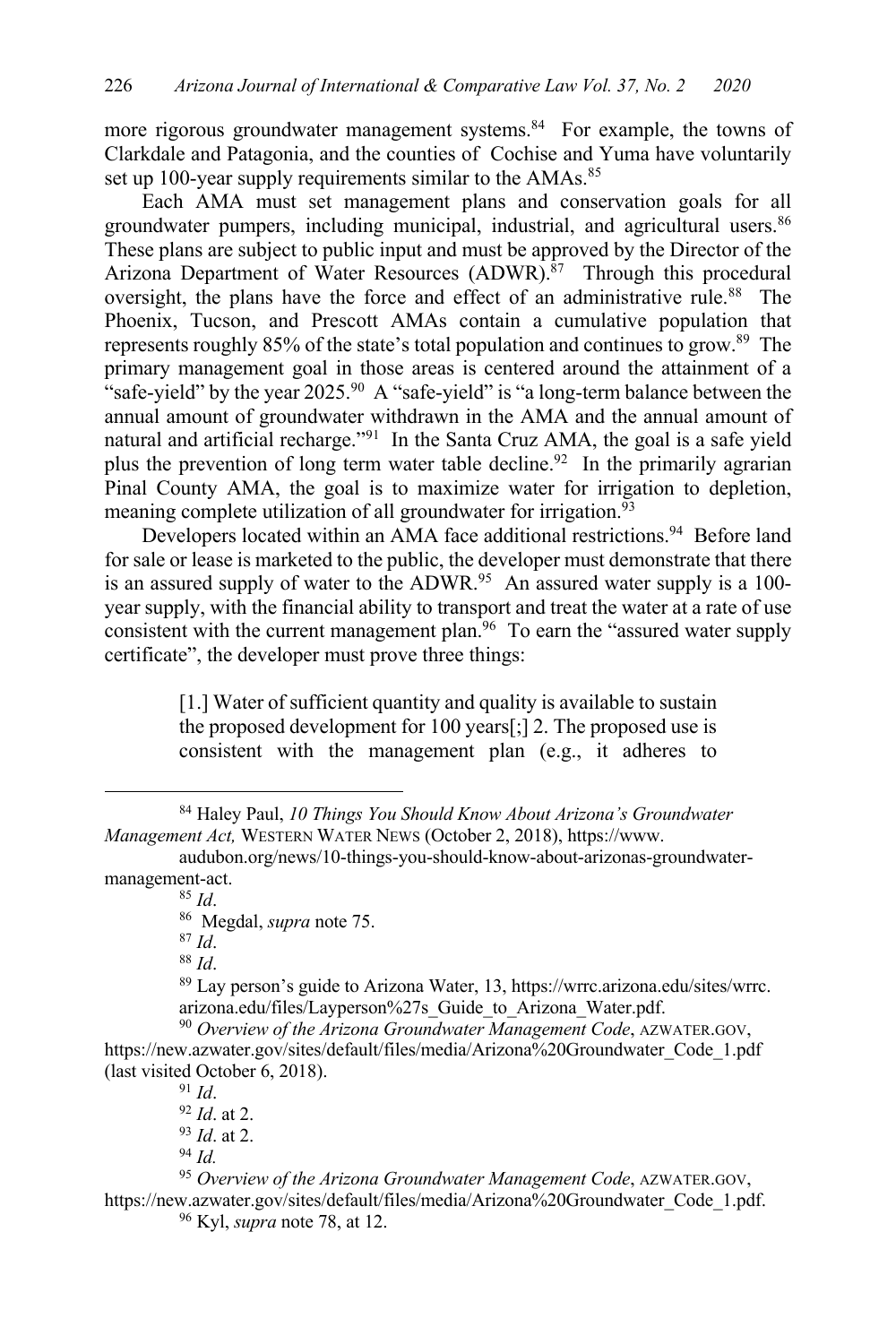conservation requirements) and achievement of the AMA management goal (e.g., it does not hinder achievement of safeyield)[;] and 3. The water provider has the financial capability to construct water delivery and treatment systems to serve the proposed development.97

Beginning in 2012, the Director of Water Resources was granted the authority to appoint Area Directors to further administrative efficiency.<sup>98</sup>

### 2. Irrigation Non-Expansion Areas

In addition to designating management areas, the Act also grants the Director authority to declare land not already in an AMA as an Irrigation Non-Expansion Area ("INA").<sup>99</sup> Two such parcels were established by statute in Douglas and Joseph City groundwater areas.100 Another INA was established in Harquahala by the ADWR in  $1982$ <sup>101</sup> INAs may be created when the Director determines that, "[t]here is insufficient groundwater to provide a reasonably safe supply for irrigation of the cultivated lands in the area at the current rates of withdrawal," and that establishment of an AMA is unnecessary.102 Only acres that were previously irrigated within five years of INA designation may continue to be irrigated.<sup>103</sup> Irrigating additional acres within these regions is forbidden.<sup>104</sup> However, exceptions are made for fields up to two acres, or where "substantial capital investment" was made.105 "Substantial capital investment" is defined to include "on-site irrigation distribution facilities and a well or wells the drilling and construction of which were substantially commenced before the date of the notice of the initiation of designation procedures."106

# 3. Service Areas

Established towns, cities and water companies within the state can draw and transport groundwater so long as the water is within its area.<sup>107</sup> While service areas

<sup>97</sup> *Overview of the Arizona Groundwater Management Code*, *supra* note 90.

<sup>98</sup> Ariz. Rev. Stat. Ann. § 45-418 (2018).

<sup>99</sup> *Id*. § 45-432.

<sup>100</sup> *Id*. § 45-431.

<sup>&</sup>lt;sup>101</sup> *Overview of the Arizona Groundwater Management Code, supra* note 90.<br><sup>102</sup> *Irrigation Non-Expansion Area FAQs, AZWATER.GOV, //http. www.azwater.* <sup>102</sup> *Irrigation Non-Expansion Area FAQs*, AZWATER.GOV, //http. www.azwater. gov/azdwr/documents/INAFAQforweb\_000.pdf (last visited October 6, 2018). <sup>103</sup> *Id.*

<sup>104</sup> *Id.*

<sup>105</sup> *Id.*

<sup>106</sup> *Id*.

<sup>107</sup> Ariz. Rev. Stat. Ann. § 45-591 (2018); *see also* Kyl, Jon L., *Arizona's New Groundwater Statute: 1980 Groundwater Management Act: Outline*, (1981). Water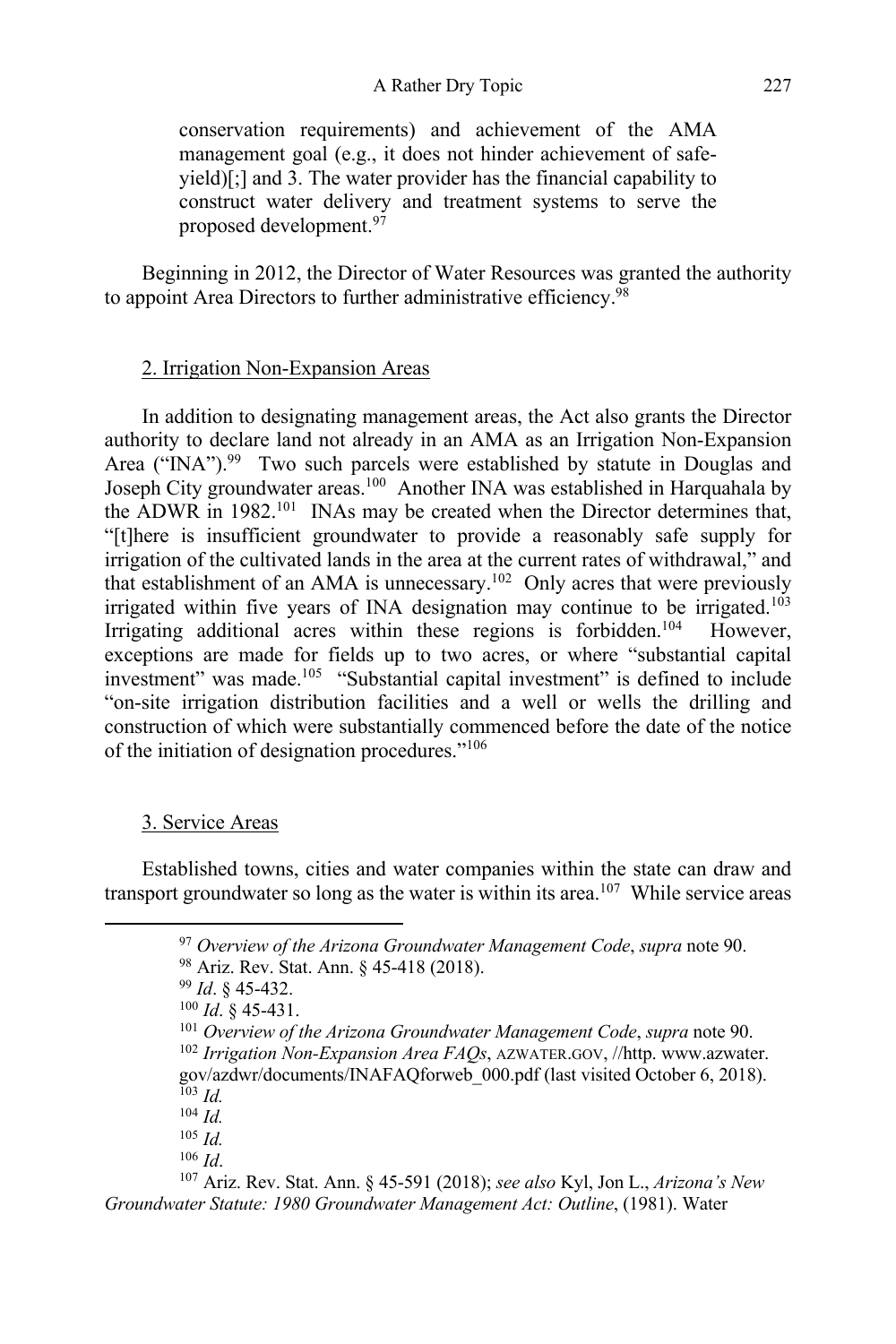are allowed to expand to service a growing population, they cannot grow to encompasses a well field, expand irrigation acres for a single customer, or provide a dipropionate amount of water to a single customer.<sup>108</sup> Irrigation districts located outside an AMA are also subject to the limitations of a service area.<sup>109</sup>

#### 4. Groundwater Rights

a. Rights in AMAs

Determining who has a right to pump and utilize groundwater is one of the most important elements of the groundwater management framework. To pump groundwater, there must be an existing right or permit, unless the well is exempt.<sup>110</sup> A well is only exempt if it has a thirty-five gallon per minute maximum pump capacity.111 If not exempt, a well has to have an existing right attached to it or it will have to be permitted.<sup>112</sup> These rights offer use and storage so long as the activity is in compliance with the Act.<sup>113</sup> The two types of rights that exist within an AMA are service rights and grandfathered rights.<sup>114</sup>

Service rights allow towns, municipalities, and irrigation districts to pump water in order to serve their customers.<sup>115</sup> However, there are several limitations on this right, including a prohibition on forming private water companies, extending the service area, and distributing water in a disproportionate manner out of accord with the management plan.<sup>116</sup> "Grandfathered rights" are those derived from individual water use prior to the passing of the Act.<sup> $117$ </sup> These rights fall into three categories: (1) irrigation grandfathered rights; (2) Type 1 non-irrigation grandfathered rights; and (3) Type 2 non-irrigation grandfathered rights.<sup>118</sup> Any individual wishing to claim a grandfathered right is statutorily required to undergo an application for a certificate.<sup>119</sup> If land within an AMA was irrigated with groundwater in the five years preceding the establishment of the Act, that right

<sup>114</sup> *See generally id*.

<sup>118</sup> *Id*.

Resources Allocation: Laws and Emerging Issues: A Short Course (Summer Conference, June 8-11). Paper 11 at 13.

<sup>108</sup> Staudenmair, *supra* note 71, at 7.

<sup>109</sup> Ariz. Rev. Stat. Ann. § 45-494 (2018); *see also* L. William Staudenmair, Arizona Groundwater Law, 7 The Water Report (November 15, 2006), https://www.swlaw.com/assets/pdf/publications/2006/11/15/TheWaterReport\_ArizonaGrou

ndwaterLaw\_StaudenmaierWEB.pdf.

<sup>110</sup> *Overview of the Arizona Groundwater Management Code*, *supra* note 90.

<sup>111</sup> *Id.; See also* Ariz. Rev. Stat. Ann. § 45-454 (2018).

<sup>112</sup> *Overview of the Arizona Groundwater Management Code*, *supra* note 90.

<sup>113</sup> Ariz. Rev. Stat. Ann. § 45-451 (2018).

<sup>115</sup>*Overview of the Arizona Groundwater Management Code*, *supra* note 90; *see also* Ariz. Rev. Stat. Ann. § 45-491(2018).

<sup>116</sup> Ariz. Rev. Stat. Ann. § 45-493 (2018).

<sup>117</sup> *Overview of the Arizona Groundwater Management Code*, *supra* note 90.

<sup>119</sup> Ariz. Rev. Stat. Ann. § 45-476-781 (2018).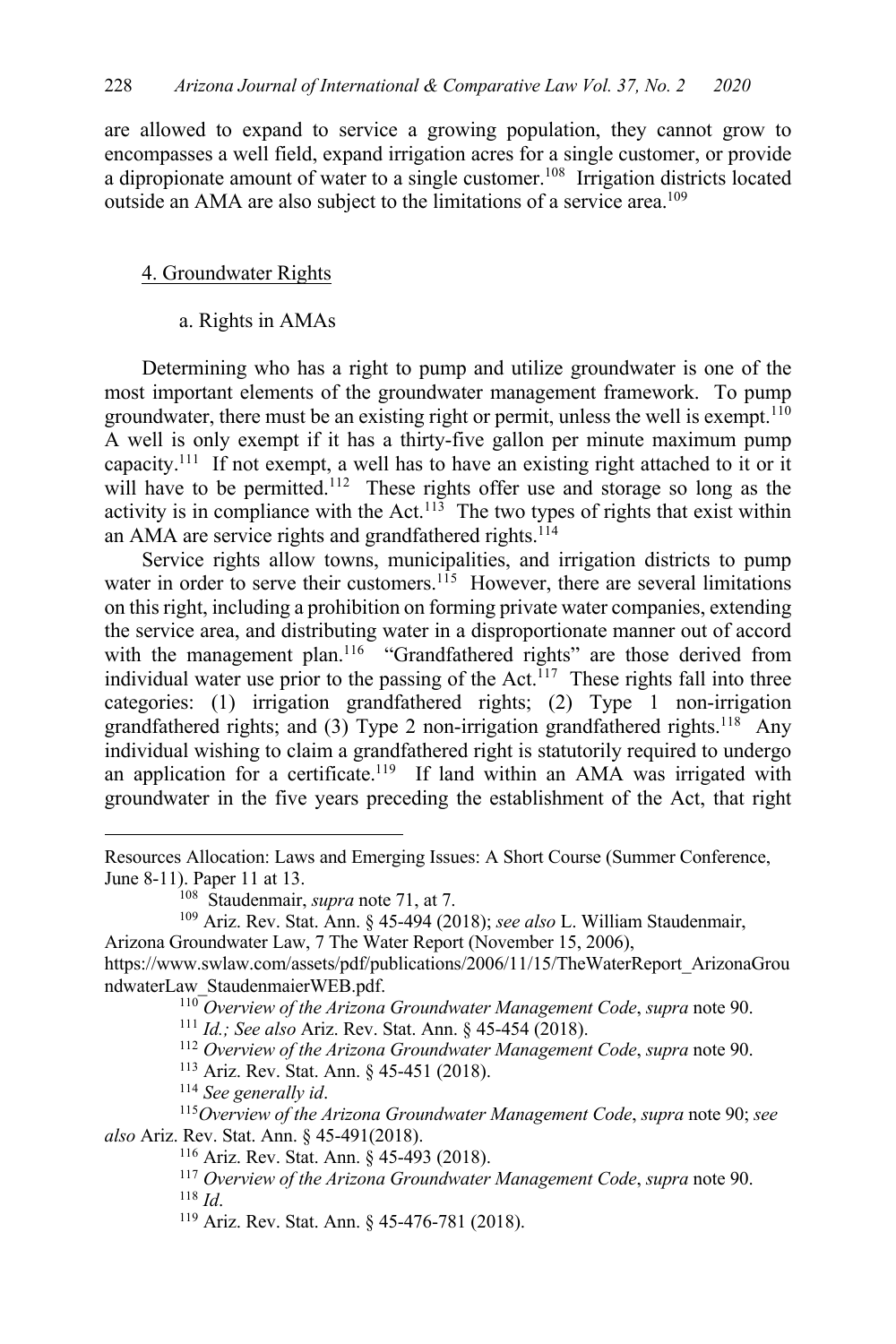would be grandfathered in.<sup>120</sup> "Irrigate," as it's understood in this portion of the Act, means applying water on two or more acres for plants produced for human or animal consumption.<sup>121</sup> The Director is then in charge of how much groundwater may be allocated per farm unit.<sup>122</sup> That quantity is also subject to management plans crafted by the Department of Water Resources.<sup>123</sup> A grandfathered irrigation right cannot be sold or leased separate from the land.<sup>124</sup>

A Type 1 right is generally associated with land that has been converted from farming into some other activity.<sup>125</sup> This right is also only conveyable with the land.<sup>126</sup> After retirement from agriculture and approval from ADWR, the right may then be used for non-irrigation uses subject to some restrictions imposed by the Groundwater code.<sup>127</sup> A Type 2 right encompasses historic ground water pumping for non-irrigation purposes.128 These activities can include industry, livestock watering, and golf courses.<sup>129</sup> In contrast to the other types of grandfathered rights, a Type 2 right can be conveyed separately from the land, making it a valuable right in the market due to its flexibility.<sup>130</sup>

### b. Rights Outside of AMAs

In a non-designated area, all groundwater is subject to the reasonable and beneficial use doctrine, and no permit is required.<sup>131</sup> The doctrine of reasonable use, which started as a common law principle before its formal adoption by the Arizona Supreme Court, states that as long as the extracted water is put to some beneficial use, a right is established.<sup>132</sup> Therefore, outside of an AMA, groundwater pumpers face few restrictions on pumping activity so long as the water is put to a beneficial use.<sup>133</sup> A use is "beneficial" when the water is utilized in "making reasonable use of the land."134 There are however, restrictions on transportation of

<sup>127</sup> Staudenmair, *supra* note 71, at 6.

<sup>120</sup> *Id.* § 45-465 (2018).

<sup>121</sup> *Overview of the Arizona Groundwater Management Code*, *supra* note 90.

<sup>&</sup>lt;sup>122</sup> Ariz. Rev. Stat. Ann. § 45-465 (2018).<br><sup>123</sup> Staudenmair, *supra* note 71, at 6.

<sup>&</sup>lt;sup>124</sup> Overview of the Arizona Groundwater Management Code, supra note 90. <sup>125</sup> *Id.*

<sup>126</sup> Ariz. Rev. Stat. Ann. § 45-470 (2018).

<sup>128</sup> *Overview of the Arizona Groundwater Management Code*, *supra* note 90. <sup>129</sup> *Id.*

<sup>130</sup> *Id.*; *see also* Ariz. Rev. Stat. Ann. § 45-471 (2018); *see also* Staudenmair, *supra* note 71, at 6.

<sup>131</sup> Ariz. Rev. Stat. Ann. § 45-453 (2018).

<sup>132</sup> Staudenmair, *supra* note 71, at 2.

<sup>133</sup> *Id*. at 9.

<sup>134</sup> *Id.* at 2.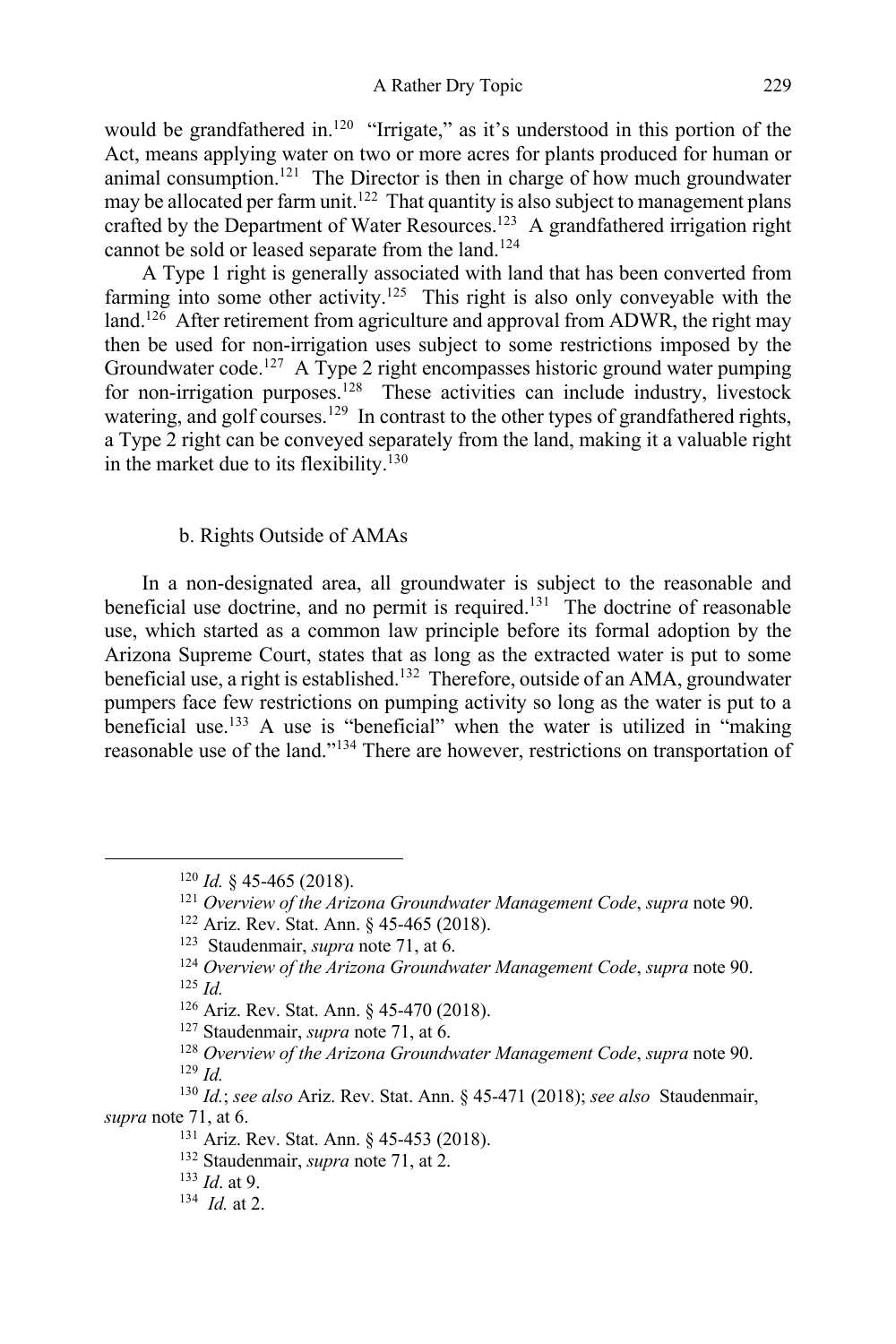water, though the groundwater code does provide liberalized rules on the transportation of water from outside an AMA into an AMA.135

## c. Rights in INAs

The use of rights in INAs are subject only to the area's expansion restrictions.136 In most INA's, this means that only the acres that have been irrigated in the past five years preceding the establishment of the area, may continue to be irrigated from groundwater wells. $137$ 

#### 5. Groundwater Withdrawal Permits

With the exception of the circumstances outlined in § 45-452 of the Arizona Revised Statutes, a person may not draw water from a nonexempt well in an AMA.<sup>138</sup> However, there are seven types of permits available depending on the intent of the water use.<sup>139</sup> The Director has the authority to issue permits if the applicant meets the specific requirements of the particular permit category.140 The Director is required to give all applicants notice, and, in the case of permit denials, provide reasons why the application was not granted.<sup>141</sup> A person wishing to appeal a permit decision may seek judicial review at superior court.<sup>142</sup> The Director also reserves the right to revoke the permit if the conditions are violated.<sup>143</sup>

Groundwater may be transported within a sub-basin of an AMA without fines so long as it is done by an individual with a grandfathered right or permit, or by a city, town, or private water company.144 If water is being transported away from a sub-basin or away from an AMA, certain restrictions apply and there may be fines associated with the transportation.<sup>145</sup>

at 9.

<sup>136</sup> Ariz. Rev. Stat. Ann. § 45-453 (2018).

- <sup>137</sup> *Irrigation Non-Expansion Area FAQs*, *supra* note 102.
- <sup>138</sup> Ariz. Rev. State. Ann. § 45-512 (2018).

<sup>139</sup> *Id*.

- <sup>140</sup> *Id*. §§ 45-513-519.
- <sup>141</sup> *Id*. §§ 45-523-525*.*
- <sup>142</sup> *Id*. § 45-526.
- <sup>143</sup> *Id*. § 45-528.
- <sup>144</sup> Ariz. Rev. State. Ann. § 45-541 (2018).
- <sup>145</sup> *Id*.§§ 45-542-547.

<sup>135</sup> Ariz. Rev. Stat. Ann. § 45-453 (2018); *see also*. Staudenmair, *supra* note 71,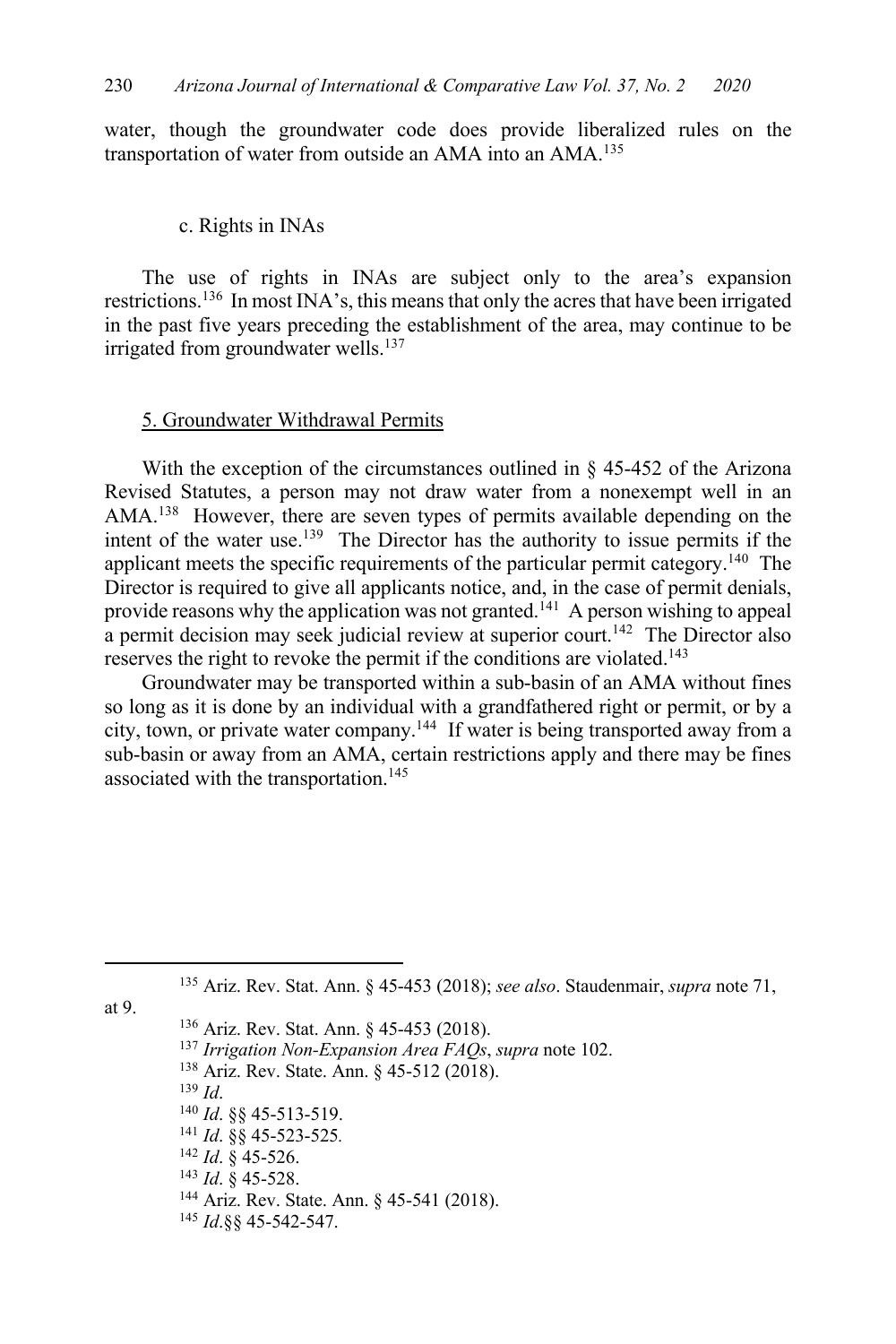### 6. Management Goals and Enforcement

The Director is authorized by the Act to develop a management plan for each of the AMAs over five management periods.<sup>146</sup> Every three years, the Director must issue a report detailing per capita water use and conservation efforts in the AMAs.<sup>147</sup> The state is currently in the fourth management period, with the Act requiring promulgation to have begun for the fifth management period in 2019.148 Additionally, the Act provides definitions and conditions for wells in AMAs.<sup>149</sup> Specifically, new and replacement wells in the active management areas require permitting compliance.150

Most AMA users are subject to recordkeeping requirements, as well as annual reports regarding the use, transportation, and pumping of groundwater.<sup>151</sup> Wells are also subject to inspection.152 If a person is suspected to be in violation of the permit or the Act, the Director can send a cease and desist order or offer an opportunity for a hearing.<sup>153</sup> A person found in violation may be assessed a civil penalty based on the category of the offense.154

### 7. Water Sources Beyond Groundwater

While the Groundwater Management Act is frequently pointed to as a grand success, Arizona's ability to diversify and augment its water sources is also a crucial component of the State's journey toward water security.155 Beyond the intrastate ground and surface water, the major metropolitan areas also depend upon the Central Arizona Project (CAP) to deliver water from the interstate Colorado River.156 The CAP water in particular has provided a powerful supplement to groundwater pumping, specifically in the city of Tucson.157

- <sup>151</sup> *Id*. § 45-632.
- <sup>152</sup> *Id*. § 45-633.
- <sup>153</sup> *Id*. § 45-634.
- <sup>154</sup> *Id*. § 45-635.
- <sup>155</sup> *See* Glennon, *supra* note 32.

<sup>156</sup> *See id*.

<sup>146</sup> *Id*. § 45-563.

<sup>147</sup> *Id*. § 45-563.01.

<sup>148</sup> *Id*. § 45-567-568.

<sup>149</sup> *Id*. § 45-591.

<sup>150</sup> Ariz. Rev. State. Ann. § 45-598 (2018).

<sup>157</sup> *See id*.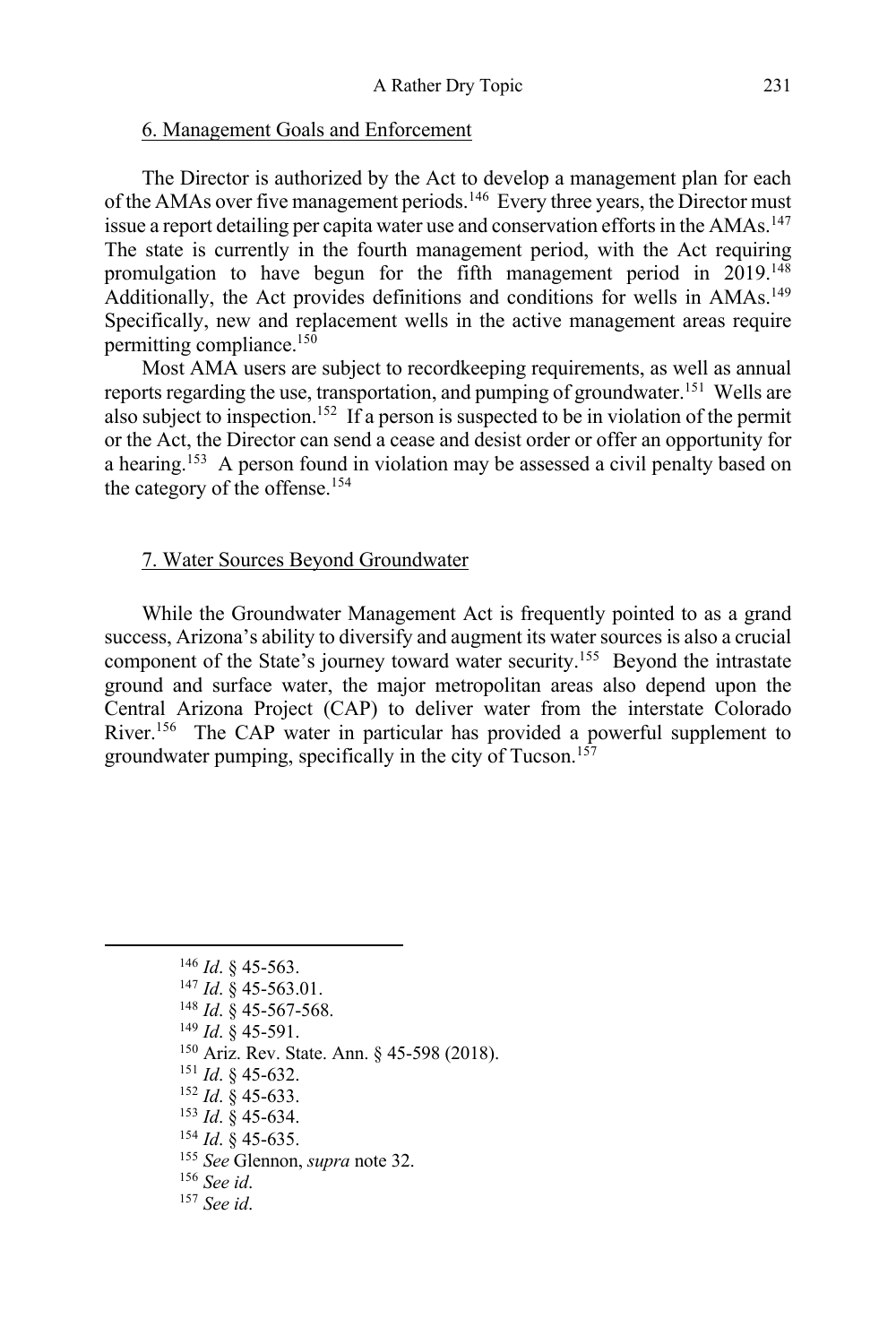### **III. LEGAL COMPARATIVE ANALYSIS**

#### **A. South African Water Law Overview**

South Africa underwent many changes of power and periods of unrest throughout its early history and well into the 20th century.158 In the early 1600s, the East Indian Trading Company set up a port in Cape Town, introducing Dutch-Roman forms of laws.<sup>159</sup> In the 1800s, the British took control, and while they preserved much of the existing framework, the English common law still influenced the court systems.<sup>160</sup> Water law in South Africa through the early 1900s, had evolved into "an unlikely amalgam of Roman law and American common law."161 The creation of the Union of South Africa in 1910 brought with it legislation that reimagined and consolidated the legal regime surrounding water.<sup>162</sup> The Water Act 54 of 1956 created a complex distinction between "public" and "private" water as well as expanding state control over water in certain circumstances.<sup>163</sup> In 1994, the end of apartheid signaled the beginning of a new political era and yet another approach to water law.164 This history culminated in present-day South African law and policy.<sup>165</sup> Some of the key, formative post-apartheid water policy initiatives include: Water Services Policy (white paper, 1994), Water Services Act (1997), National Water policy of 1997, National Water Act of 1998, and the National Water Resources Strategy (2004).166

<sup>158</sup> *See* Daniel Malzbender, Jaqui Goldin, Anothony Turton, Anton Earle, *Traditional Water Governance and South Africa's "National Water Act" – Tension or Cooperation?*, 4, (written for International Workshop on 'African Water Laws: Plural Legislative Frameworks for rural water Management in Africa) (Jan. 26, 2005) (Summarizing evolution of water rights and governance in South Africa); *see generally*  Michael Kidd, *South Africa: The Development of Water Law in The Evolution of the Law and Politics of Water,* 87, 88 (Jospheph W. Dellapenna, Joyeeta Gupta, ed. 2009); *see also* H. Karodia and D. R. Weston, *South Africa's New Water Policy and Law*, http://publications

.iwmi.org/pdf/H029111.pdf ("The far-reaching political and social changes that swept across South Africa during the early 1990s only added to the tension caused by the chasm between outdated policy and the realities of resource management.").

<sup>166</sup> Kevin Pietersen, Hans E. Beekman & Martin Holland, South African Groundwater Governance, 5 (June 2011), http://www.groundwater

<sup>159</sup> Michael Kidd, *South Africa: The Development of Water Law in The Evolution of the Law and Politics of Water,* 87, 88 (Jospheph W. Dellapenna, Joyeeta Gupta, ed. 2009).

<sup>160</sup> *Id*.

<sup>161</sup> *Id.*

<sup>162</sup> *See id.* at 89.

<sup>163</sup> *See id.* at 90-91.

<sup>164</sup> *See id.* at 91.

<sup>165</sup> *See generally* H. Karodia and D. R. Weston, *South Africa's New Water Policy and Law*, http://publications.iwmi.org/pdf/H029111.pdf ("However, change has become part and parcel of South Africa and, in many ways, its people see a bright future amidst all the changes that have swept across this beautiful land.").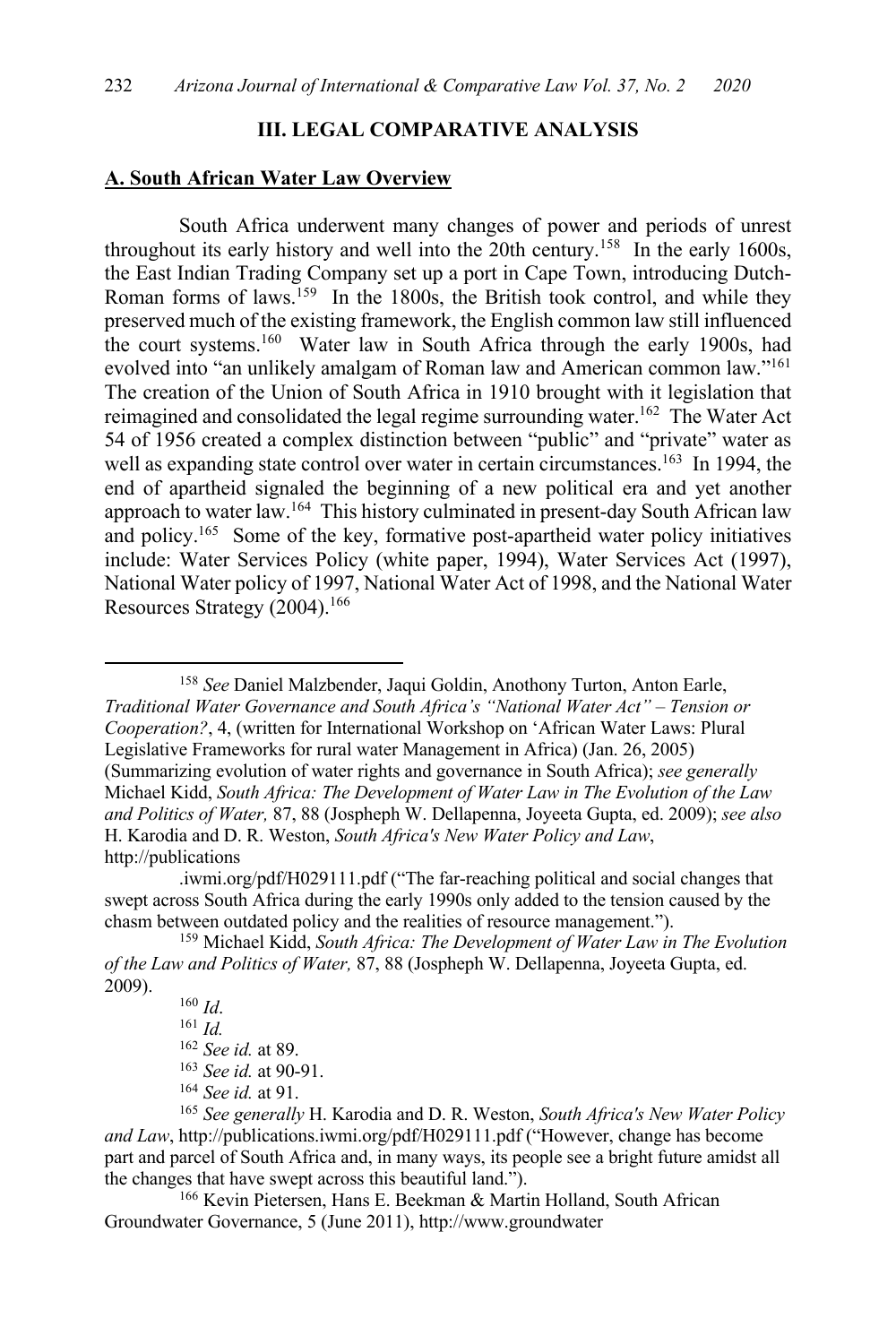## 1. National Water Act of 1998

### a. Background of the Act

In 1997, a white paper was produced outlining the underlying policy decisions that would become the National Water Act ("the Act).167 Some of the key policy proposals included: recognition of water as an indivisible national resource; establishment of the government as the custodian of water in a public trust; and the treatment of all water, no matter the state of the water cycle, as protected under trust.168 The Act was also premised on the goal of improving access and infrastructure to previously underserved communities.<sup>169</sup> The white paper and resulting Act hinged on four principles:

First, the government must be the custodian of national water resources in order to manage effectively a critical strategic resource. Second, there must be equitable access to water by all. Third, the hydrological cycle is a single system and the water needs of the environment are crucial for the healthy operation of that cycle. Fourth, the international dimensions of South Africa's water resources and the rights of neighboring countries are recognized.170

After its inception, the National Water Act of 1998 "was hailed by the international community as one of the most progressive pieces of water legislation of its time."171

# b. Act Provisions

The Preamble of the National Water Act outlines many ambitious principles to guide South Africa's modern approach to water management.<sup>172</sup> The first principle recognizes that water is a part of a complex cycle and should be

governance.org/fileadmin/user\_upload/groundwatergovernance/docs/Country\_stu dies/GWGovernanceRSA.pdf.

<sup>&</sup>lt;sup>167</sup> *See* Kidd, *supra* note 159, at 92.<br><sup>168</sup> White Paper on a National Water Policy for South Africa, 4 (1997) http://www.dwa.gov.za/Documents/Policies/nwpwp.pdf.

<sup>169</sup> Kidd, *supra* note 159, at 105.

 $170$  *Id.* at 92-93.

<sup>&</sup>lt;sup>171</sup> Barbara Schreiner, Viewpoint- Why has the South African National Water Act Been so Difficult to Implement? 6 Water Alternatives 239, 239 (2013); *see also* John Dini, *Twenty years on, has our National Water Act failed us*?, Daily Maverick (Oct. 4, 2018), https://www.dailymaverick.co.za/article/2018-10-04-twenty-years-on-has-our-nationalwater-act-failed-us/ ( "It won Kader Asmal [the Minister of Water Affairs and Forestry at the time] the prestigious Stockholm Water Prize in 2000. Other countries have modelled their water laws on it.").

<sup>172</sup> *See* Leonie Berjak, Water Management in South Africa, 15 (2003) (unpublished Master of Laws thesis, University of Natal, Pietermaritzburg).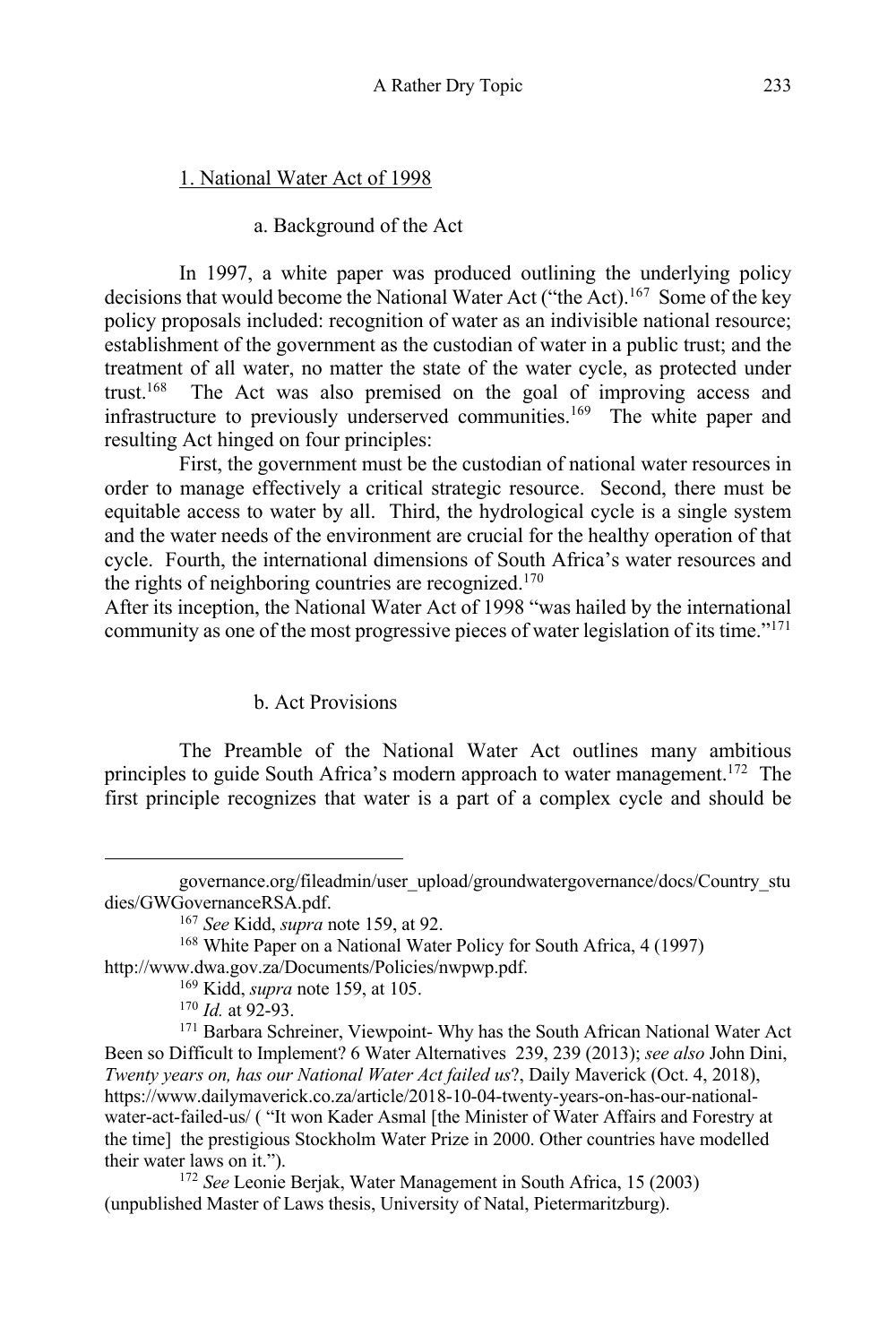managed as a whole not as separate parts.<sup>173</sup> The second addresses the history of inequalities to access of water and seeks to leave those practices in the past.174 Finally, the last principles state that it is the responsibility of the government to manage the resource in a sustainable way for the benefit of all citizens.<sup>175</sup>

The first part of the National Water Act establishes the Public Trust function of the government as it relates to water.<sup>176</sup> The Act gives the Minister of Water Affairs and Forestry the power to act on behalf of the national government as trustee of water resources.<sup>177</sup> The mission of the Minister is rather broad, and encompasses interests for private individuals as well as industry and agriculture.<sup>178</sup> This mission also includes the underlying principle of "equitable allocation of water and its beneficial use in the public interest and for promoting environmental values, including sustainability."179

The second part of the Act can be examined as two parts: $180$  (1) The National Water Resource Strategy (NWRS), and (2) The Catchment Management Agencies.<sup>181</sup> The NWRS deals with resource use and allocation at the national level.182 This includes a framework for the "water resources classification system, involving determination of the class of the water resource and resource quality objectives."183 Central to the national scheme of water management is the principle of the "reserve."<sup>184</sup> Section One of the Act defines "reserve" as:

> the quantity and quality of water required  $-$  (a) to satisfy basic human needs by securing a basic water supply, as prescribed under the Water Services Act for people who are now or who will, in the reasonably near future, be— (i) relying upon; (ii) taking water from; or (iii) being supplied from, the relevant water resource; and (b) to protect aquatic ecosystems in order to secure ecologically sustainable development and use of the relevant water resource.<sup>185</sup>

The reserve requirement is applicable regardless of whether it is surface water or contained in an estuary or aquifer.<sup>186</sup>

<sup>173</sup> *Id.*

- <sup>177</sup> Kidd, *supra* note 159, at 93*.*
- <sup>178</sup> Berjak, *supra* note 172, at 18-19. 179 Kidd, *supra* note 159, at 93.
- 
- <sup>180</sup> Berjak, *supra* note 172, at 20.
- <sup>181</sup> *Id.*
- <sup>182</sup> *Id.*
- <sup>183</sup> Kidd, *supra* note 159, at 93.
- <sup>184</sup> *Id.*
- <sup>185</sup> *Id.* at 93-94.
- <sup>186</sup> *Id.* at 94.

<sup>174</sup> *Id.* at 15-16.

<sup>175</sup> *Id.* at 16.

<sup>176</sup> *Id.* at 18.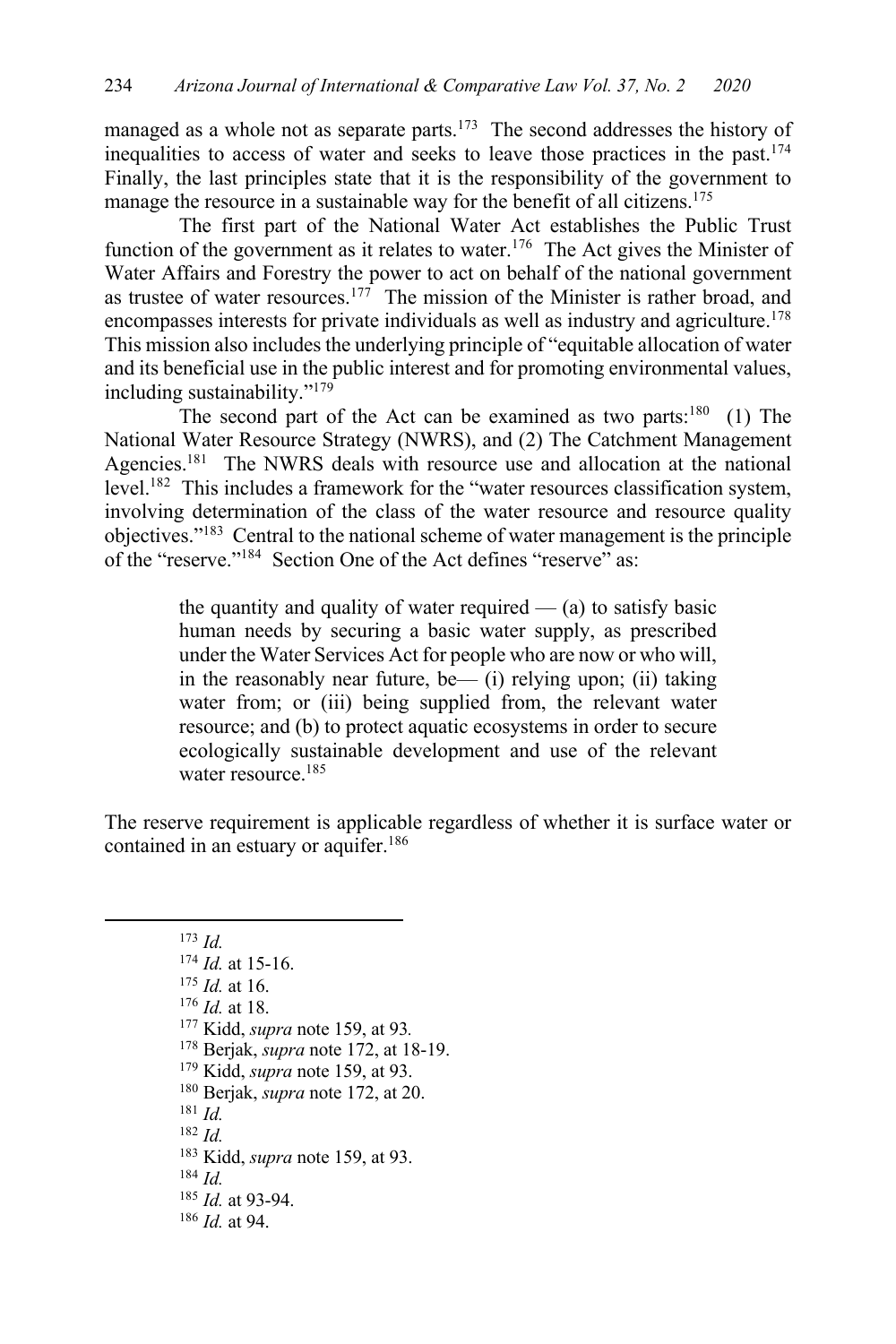The Catchment Management Agencies (CMAs), on the other hand, are the local cooperative strategies implemented in each designated Catchment area.<sup>187</sup> The NWA designated "19 delineated Water Management Areas (WMAs)," with Catchment management areas being established within the various WMAs.188 Although the Act is designed to create a national framework for water resource management, the Catchment areas allow for a "workable strategy for the area" to be developed as well.<sup>189</sup> This approach reflects the current global consensus amongst water resource managers that water is often best managed within a river basin or analogous catchment area.<sup>190</sup>

The third part of the Act fleshes out regulations for water use.<sup>191</sup> The 11 types of uses are considerably broader than simple water consumption.<sup>192</sup> Specifically, the Act defines use as:

> (a) taking water from a resource; (b) storing water; (c) impeding or diverging the flow of water in a water course; (d) engaging in a stream flow reduction activity contemplated in section 36; (e) engaging in a controlled activity identified as such in section 37(1) or declared under section 38(1); (f) discharging waste or water containing waste into a water resource through a pipe, canal, sewer, sea outfall, or other conduit; (g) disposing of waste in a manner which may detrimentally impact a water resource; (h) disposing in any manner water which contains waste from, or which has been heated in, any industrial or power generation process; (i) altering the bed, banks, course or characteristics of a water course; (j) removing, discharging or disposing of water found underground if it is necessary for the efficient continuation of an activity or for the safety of people; and (k) using water for recreational purposes.<sup>193</sup>

It is assumed that any of these uses will require licensing, with the exception of general, non-consumption-type activities.194

The Act also contains several financial provisions as well as the authority for the Minister to set up advisory committees and a water tribunal.<sup>195</sup> The advisory

<sup>191</sup> Berjak, *supra* note 172, at 24.

<sup>187</sup> *Id.* at 95; *see also* Leonie Berjak, Water Management in South Africa, 21 (2003) (Unpublished Master of Laws thesis, University of Natal, Pietermaritzburg).

<sup>188</sup> Malzbender et al., Traditional Water Governance and South Africa's "National Water Act" – Tension or Cooperation?, 4 (written for International Workshop on 'African Water Laws: Plural Legislative Frameworks for rural water Management in Africa) (Jan. 26, 2005).

<sup>189</sup> Berjak, *supra* note 172, at 21.

<sup>190</sup> Malzbender, *supra* note 188, at 4.

<sup>192</sup> *Id.*

<sup>193</sup> *Id.*

<sup>194</sup> *Id.*

<sup>195</sup> *Id.* at 27; *see also* Kidd, *supra* note 159, at 87.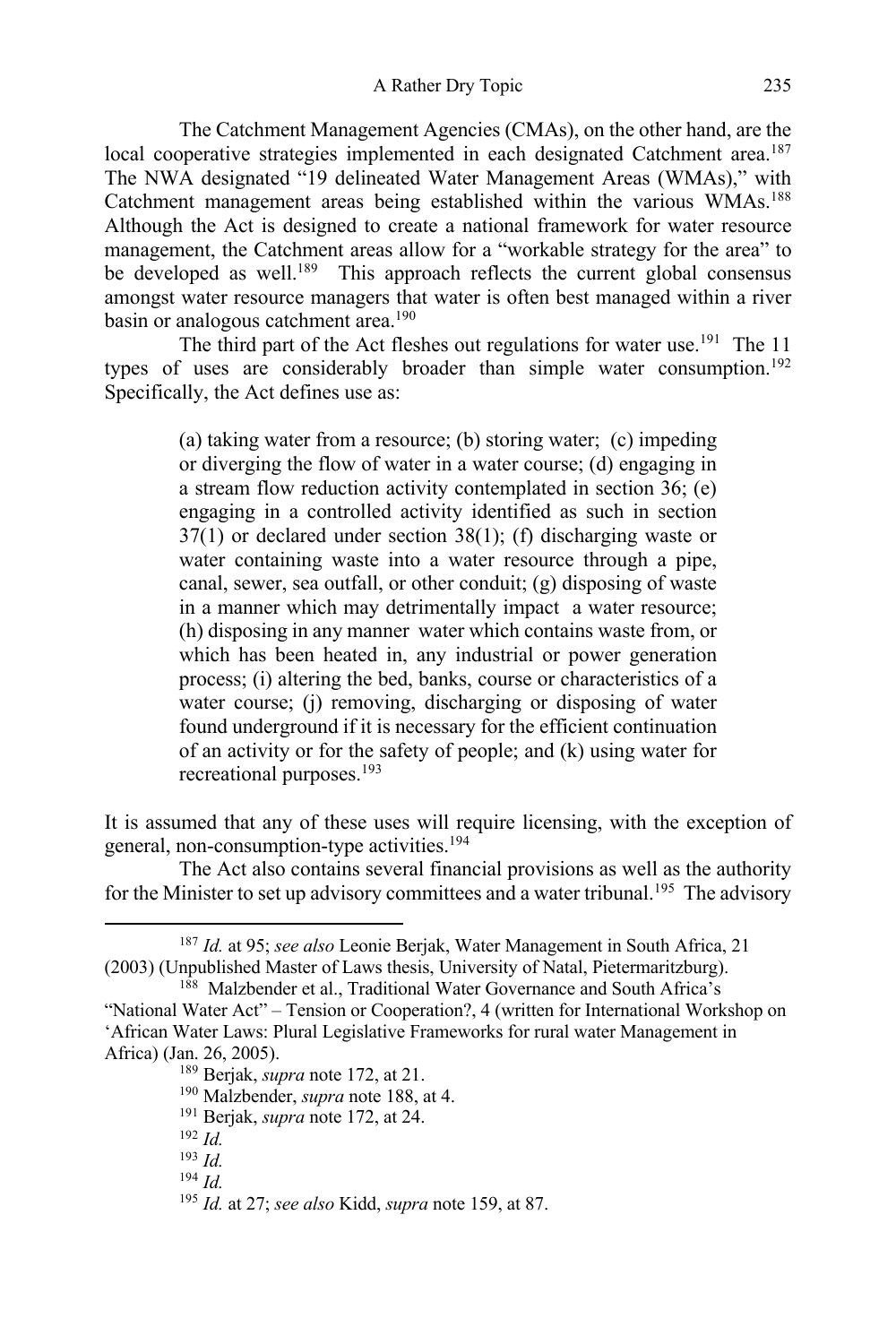committees deal with very specific issues surrounding water management, such as the Committee on Dam Safety and Water Advisory.<sup>196</sup> The water tribunal handles dispute resolution and appeals.<sup>197</sup> Finally, the Act creates criminal penalties to aid enforcement.<sup>198</sup> Failure to comply with use requirements and pollution are both criminal offenses, with the act of pollution carrying a mandatory fine or five-year prison sentence even for first-time offenders.<sup>199</sup>

#### c. Water Rights

The passage of the National Water Act in 1998 marked the end of the Roman-Dutch and English method of determining water rights, and marked the beginning of the public trust era.<sup>200</sup> In this era, water use can be authorized in three ways: Schedule 1 authorization, general authorization, and water use licenses.<sup>201</sup> Schedule 1 authorization encompasses small amounts of water, typically for domestic use, while general authorization exempts licensing for other limited uses of water.<sup>202</sup> Individuals not operating under the license exceptions may obtain licensed use rights,<sup>203</sup> which include extraction, storage, change or reduction in stream flow, and pollution.<sup>204</sup> The issuance of a permit is determined by a variety of factors, such as existing use, public benefit, racial and gender equality, strategic importance of the water, and duration of use.<sup>205</sup>

While certainly superior to the previous system, the current system of water rights in South Africa is not without its own drawbacks.206 Because the state is acting as the trustee, the administrative burden is enormous for water right allocation, management, and enforcement.<sup>207</sup> Additionally, the licenses are temporary and cannot be passed on to a successor,<sup>208</sup> such as with grandfathered rights. This may have a potential chilling effect on land development as well as long-term investment in water infrastructure.<sup>209</sup>

<sup>200</sup> G.J. Pienaar & E. van der Schyff, *The Reform of Water Rights in South Africa*, 3/2 L., ENV'T & DEV.J. 8 (2007).

<sup>201</sup> DD Tewari, *A detailed analysis of evolution of water rights in South Africa: An account of three and a half centuries from 1652 AD to present*, 704 (Oct. 5, 2009) http://www.scielo.org.za/pdf/wsa/v35n5/a19v35n5.pdf.

<sup>202</sup> *Id.*

<sup>203</sup> Pienaar, *supra* note 200.

<sup>204</sup> *Id.*

<sup>205</sup> *Id.*

<sup>206</sup> Tewari, *supra* note 201.

<sup>207</sup> *See id.* at 703-4.

<sup>208</sup> *Id.* at 705.

<sup>209</sup> *Id.* ("This is especially important with respect to irrigation where an owner may lose interest in developing his/her land. This may decrease long term investment in water infrastructure, in particular in that which is in private hands.").

<sup>196</sup> Berjak, *supra* note 172, at 36.

<sup>197</sup> Kidd, *supra* note 159, at 95.

<sup>198</sup> *Id.*

<sup>199</sup> *Id.*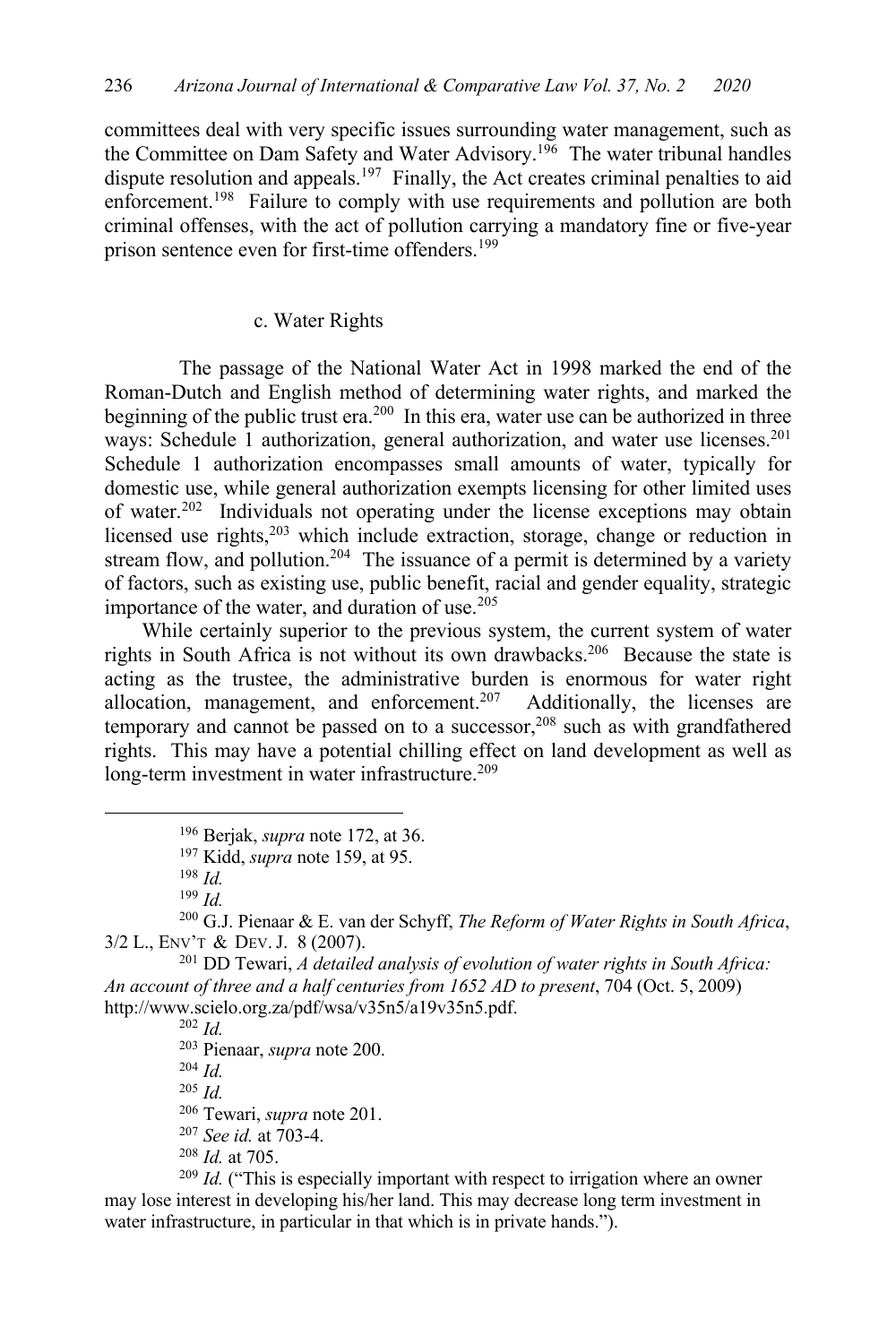# 2. The Water Services Act of 1997

## a. Background on the Act

Working in tandem with the Water Act, the Water Services Act addresses water access as a constitutional right.<sup>210</sup> It provides the regulatory framework specifically for "water services institutions—water services authorities, water services providers, water services intermediaries, water boards, and water services committees."211 This Act is more specific in its goals than the National Water Act, as it indirectly manages the resource through the regulation of the water delivery systems.<sup>212</sup> It recognizes in the sixth principle of the preamble that "the provision" water supply services and sanitation services, although an activity distinct from overall management of water resources, must be undertaken in a manner consistent with the broader goals of water resource management."<sup>213</sup>

## b. Water Services Act provisions

The introduction of the Water Services Act lays out the objects grounded in the constitutional guarantee of the people's access to water.<sup>214</sup> It also grants the Minister of Water Affairs and Forestry authority to administer the provisions of the Act. $215$ 

Chapter two of the Act provides the regulatory framework for water services standards and tariffs.<sup>216</sup> Section nine of this chapter gives the Minister authority to set standards for water provision, quality, "effective and sustainable use," as well as requirements for installations.<sup>217</sup> In setting these standards, the Act lays out several things for the Minister to consider, including:

(a) the need for everyone to have a reasonable quality of life;

(b) the need for equitable access to water services;

(c) the operational efficiency and economic viability of water services:

(d) any norms and standards for applicable tariffs for water services;

<sup>210</sup> Berjak, *supra* note 172, at 49.

<sup>211</sup> Kidd, *supra* note 159, at 95.

<sup>212</sup> Berjak, *supra* note 172, at 49.

<sup>213</sup> *Id.* at 50.

<sup>214</sup> *Id.* at 49.

<sup>215</sup> *Id.* at 52.

<sup>216</sup> Kidd, *supra* note 159, at 95; *see also* Berjak, *supra* note 172, at 53. 217 Berjak, *supra* note 172, at 53.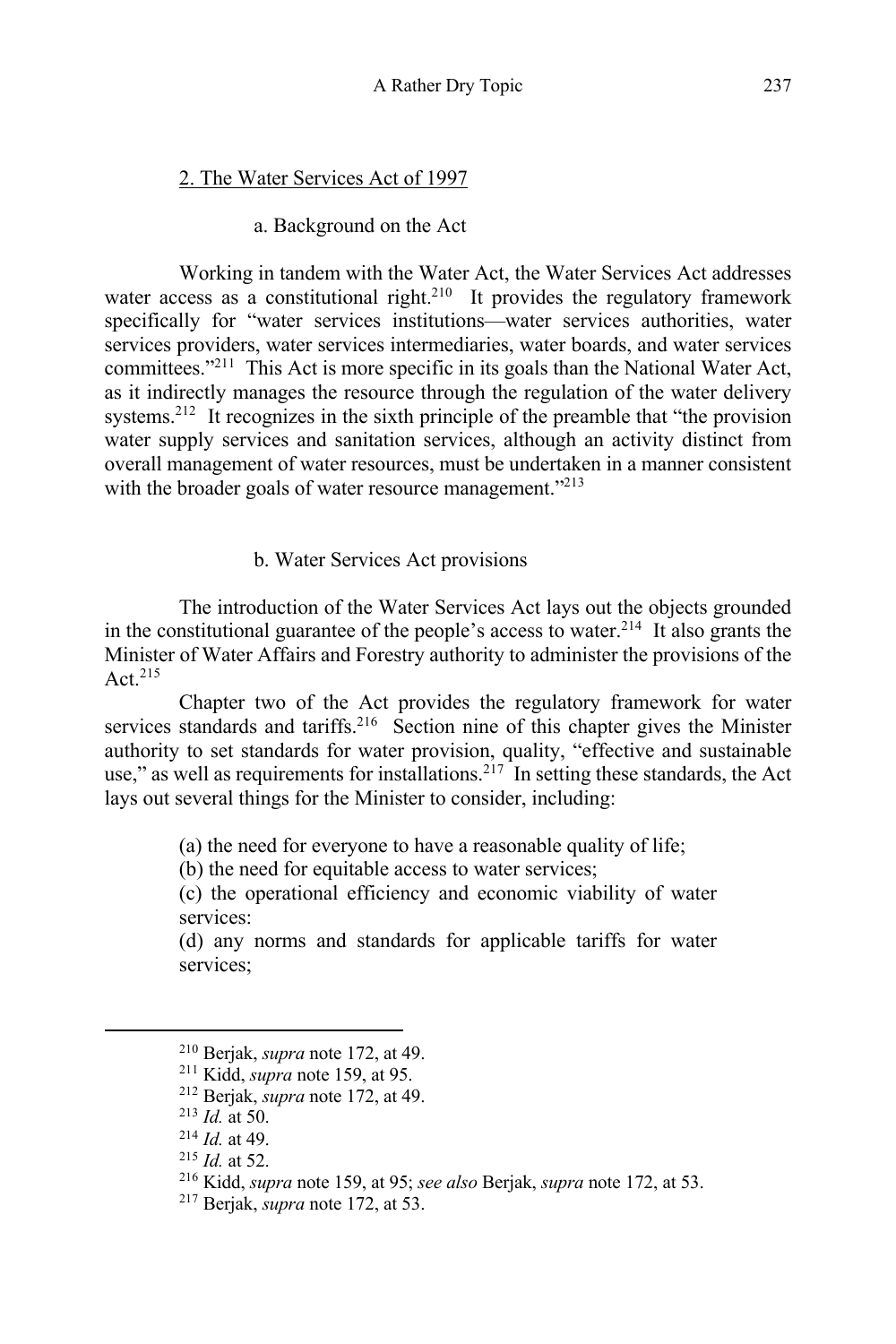(e) any other laws or any standards set by other governmental authorities;

(f) any guidelines recommended by official standard-setting institutions;

(g) any impact which the water services might have on the environment; and

(h) the obligations of the National Government as custodian of water resources.<sup>218</sup>

When setting tariffs, the Minister must collaborate with the Minister of Finance.<sup>219</sup> These tariffs cannot vary from "prescribed norms and standards."220

The second part fleshes out the duties of water authorities, and a variety of service providers.<sup>221</sup> Water Service Authorities (WSAs), are assigned by a municipality to provide water supplies.<sup>222</sup> The Act places the duty of providing "efficient, affordable, economical, and sustainable access to water services" on these WSAs.223 The provisions in this section are also designed to "link directly" into the Catchment Management System in terms of how the resource is allocated and delivered.224 Water Service Providers (WSPs) are more localized or rural in nature and could be community owned.<sup>225</sup> These WSPs must be approved by the Water Service Authority.226

Because the purpose of the Act is to ensure that the people of South Africa have an adequate supply of water, $227$  the Act demands that there be a "provision of a minimum of twenty-five [pounds] of potable water per person per day, or six [kilograms] per household per month, at a minimum flow rate of not less than ten [pounds] per min[ute] within 200 [miles] of a household and with no consumer going without a supply for more than seven full days in any year."228

## **B. Ground Water Management in South Africa**

While groundwater constitutes less than 13% of South Africa's total water supply, it is critical to more than 300 small towns and settlements,  $229$  as 60% of

<sup>221</sup> Kidd, *supra* note 159, at 96.

<sup>225</sup> *Id.* at 57.

<sup>226</sup> *Id.*

<sup>227</sup> Kidd, *supra* note 159, at 96.

<sup>228</sup> *Id.*

<sup>&</sup>lt;sup>218</sup> Water Services Act of 1997 § 9(3)(a)-(h) (S. Afr.).

<sup>219</sup> Berjak, *supra* note 172, at 54.

<sup>&</sup>lt;sup>220</sup> Water Services Act of 1997  $\S$  10(4) (S. Afr.)..

<sup>222</sup> Berjak, *supra* note 172, at 55 n.146.

 $223$  *Id.* at 55-56.

<sup>224</sup> *Id.* at 56.

<sup>229</sup> Martin Zhuwakinyu, Water 2012: A review of South Africa's water sector, Research Channel Africa (May 2012), http://pmg-assets.s3-website-eu-west-1.amazonaws.com/120904review.pdf.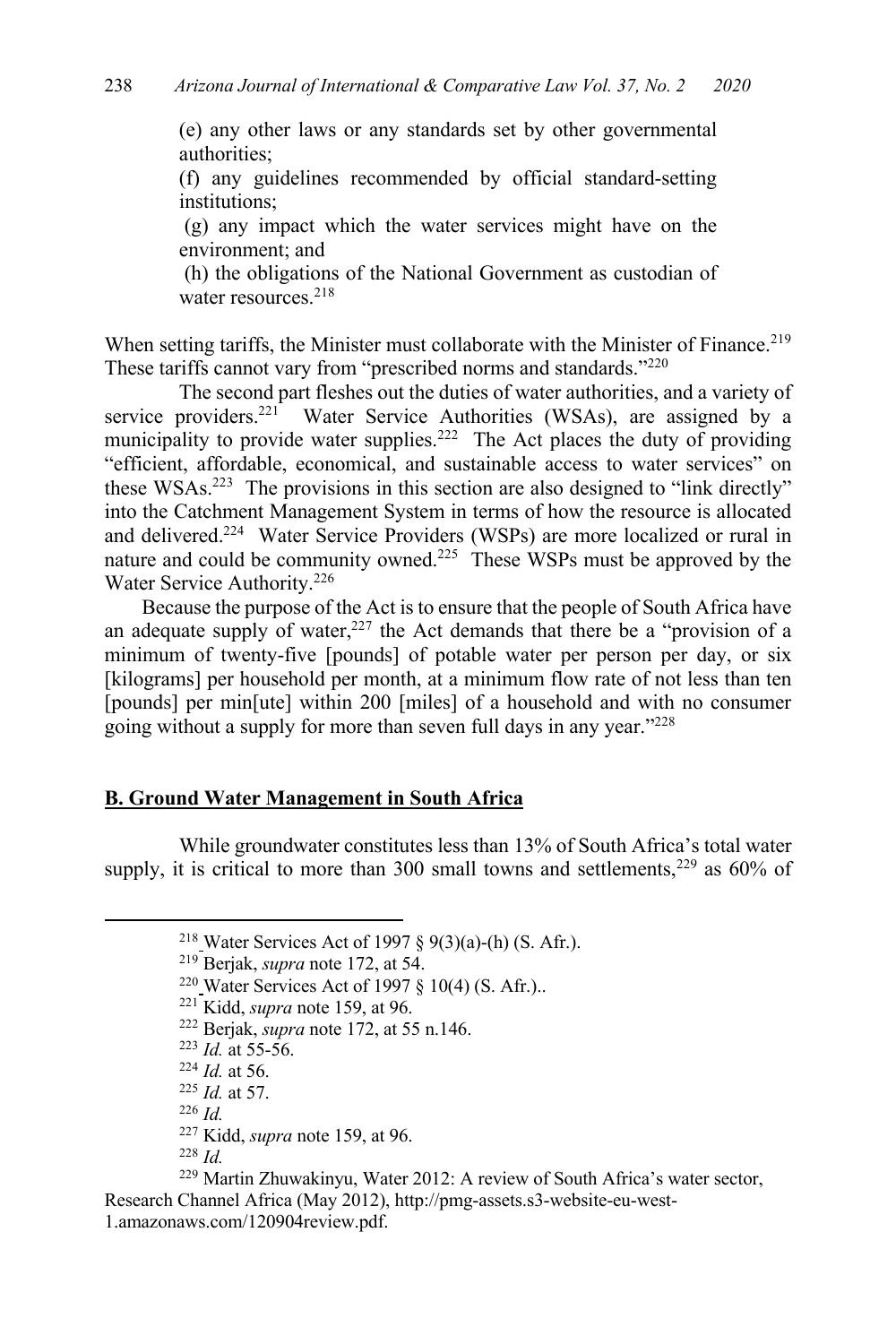A Rather Dry Topic 239

those communities depend upon it as the sole source of water for their basic needs.230 Geographically, the major and minor aquifers that exist are concentrated in the southern and central portion of the country.231 The aquifers that do exist to the northwest are classified as "poor," meaning the yields are low or negligible and of moderate to poor water quality.<sup>232</sup> The depth that has to be drilled in order to find water is often a concern.<sup>233</sup> In most parts of the country, the drill depth ranges from 30-60 m, or roughly 98.4–196.85 ft.<sup>234</sup> However, due to the deep sand cover in other regions, wells have to be drilled up to 120 m, or 393.7 ft., in order to reach the groundwater.<sup>235</sup>

Water management in South Africa takes a full hydrological cycle approach that naturally encompass groundwater.<sup>236</sup> In the past, most of the resource management attention has focused on surface water; however, increasingly more interest has been placed on groundwater as South Africa develops.237 While subject to the national legal framework, which includes registration and permitting, it is important for local governments to encourage stakeholder engagement and compliance as well as overseeing enforcement.<sup>238</sup>

South Africa attempted a more comprehensive attempt at groundwater governance in 2010 by enacting the Groundwater Strategy  $(GS)$ .<sup>239</sup> This strategy grew out of a 2007 document published by the Department of Water Affairs that was meant to supplement a second edition of the National Water Resource Strategy.<sup>240</sup> However, due to a lack of public consultation and stakeholder participation, it was ultimately scrapped and remade into the National Groundwater Strategy (NGS) in  $2016<sup>241</sup>$  A system was proposed based upon the Global

<sup>&</sup>lt;sup>230</sup> Groundwater Strategy 2010, Department; Water Affairs Republic of South Africa, 3 (2010) http://www.dwa.gov.za/Groundwater/Documents

<sup>/</sup>GSDocument%20FINAL%202010\_MedRes.pdf.

 $^{231}$  Aquifer Classification of South Africa, Department of Water Affairs (Aug. 2012), http://www.dwa.gov.za/Groundwater/documents/

Aquifer%20Classification.pdf.

<sup>232</sup> *Id.*

<sup>233</sup> *See* Groundwater Strategy 2010, *supra* note 230, at 13.

<sup>234</sup> *Id.* at 16.

<sup>235</sup> *Id.*

<sup>236</sup> Kidd, *supra* note 159, at 92-93*.*

<sup>237</sup> *See* Eberhand Braune et al., *20 Years of Groundwater Research, Development and Implementation in South Africa*, 118.1 S. AFR. J. OF GEOLOGY Aug. 2014, at 5, 6. 238 *Id.* at 9.

<sup>239</sup> Dep't of Water Affairs, NATIONAL GROUNDWATER STRATEGY (NGS) - 2016, [hereinafter NATIONAL GROUNDWATER STRATEGY] http://www.dwa.gov.za

<sup>/</sup>Groundwater/NGS2016.aspx.

<sup>240</sup> Abdikadir Hussein Ali, Groundwater Law in South Africa and Mainland Tanzania: A Comparative Study, 47 (2012) (Unpublished Master of Philosophy Thesis, University of the Western Cape) (Noting that the second edition of the National Resource Strategy was delayed).

<sup>241</sup> National Groundwater Strategy, *supra* note 239.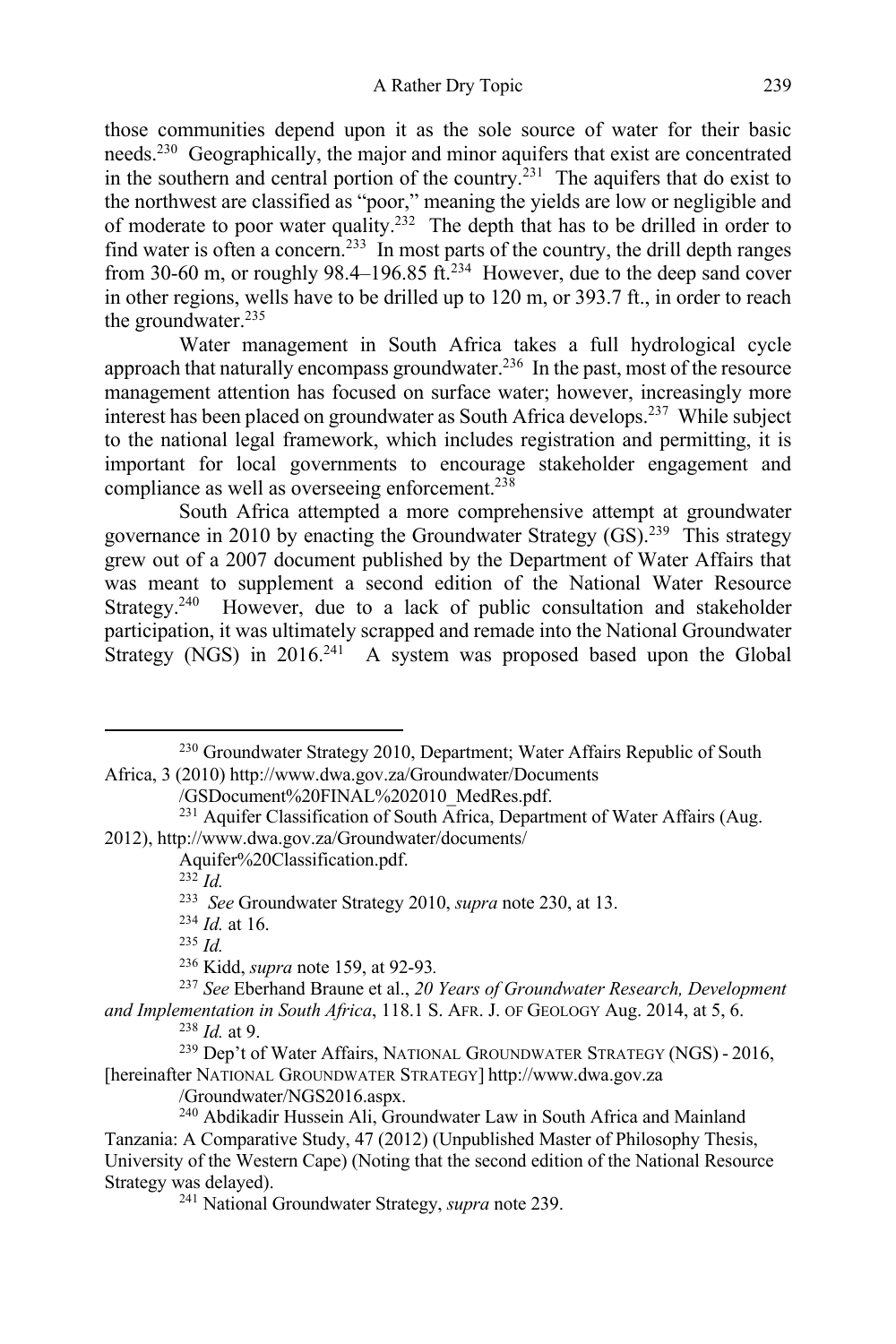Groundwater Governance Framework.<sup>242</sup> This framework revolves around local context guiding the decisions of local, regional, and national water management  $\arccos.243$  The Strategy points out that while the focus should center around stakeholder involvement, several major issues including proper valuation of the resource, scientific understanding and data, and local education represent hurtles that must be overcome before implementation.<sup>244</sup> The Strategy then maps out 12 interrelated themes in a trickle down formation that will form the governance framework.245

While there is ongoing conversation and strategizing, concrete steps have not been taken to enact or enforce a system of groundwater specific management.<sup>246</sup> In particular, poor groundwater borehole identification and monitoring, a critical first step in any groundwater management scheme, has been identified as one of the chief barriers to efficient management as well as poor groundwater monitoring networks.247

### **C. Sources Beyond Groundwater**

While certainly an important source, groundwater alone would not be sufficient to meet the water needs of a developing South Africa.<sup>248</sup> Aquifer recharge is difficult as water lost during evaporation and evapotranspiration prevents any effective recharge from occurring.<sup>249</sup> Surface water is a main supply source, but the arid nature of the region makes flow predictability difficult.<sup>250</sup> It has been found that only about "10% of the mean annual streamflow (runoff) can be relied upon to be available during any year."<sup>251</sup> Because of this, dams have become of the upmost importance in South Africa, with the major reservoir storage representing about " $70\%$  of the mean annual runoff." $^{252}$ 

<sup>252</sup> *Id.*

<sup>&</sup>lt;sup>242</sup> Dep't of Water and Sanitation Strategy, NATIONAL GROUNDWATER STRATEGY 31 (2016), http://www.dwa.gov.za/Groundwater/Documents/

NGS Draft-Final 04012017.pdf.

<sup>243</sup> *Id.* at 32.

<sup>244</sup> *Id.* at 27.

<sup>245</sup> *Id.* at 33.

<sup>246</sup>*See* Gaathier Mahed, *Southern African Nations Need to Up Their Groundwater Management Game*, THE CONVERSATION, (Dec. 10, 2018),

https://theconversation.com/southern-african-nations-need-to-up-their-groundwatermanagement-game-107614..

<sup>247</sup> Luker, *supra* note 14, at 921.

<sup>248</sup> *See* Roberts, *supra* note 62.

<sup>249</sup> *Hydrology of Southern Africa*, *supra* note 61.

<sup>250</sup> Roberts, *supra* note 62.

<sup>251</sup> *Id.*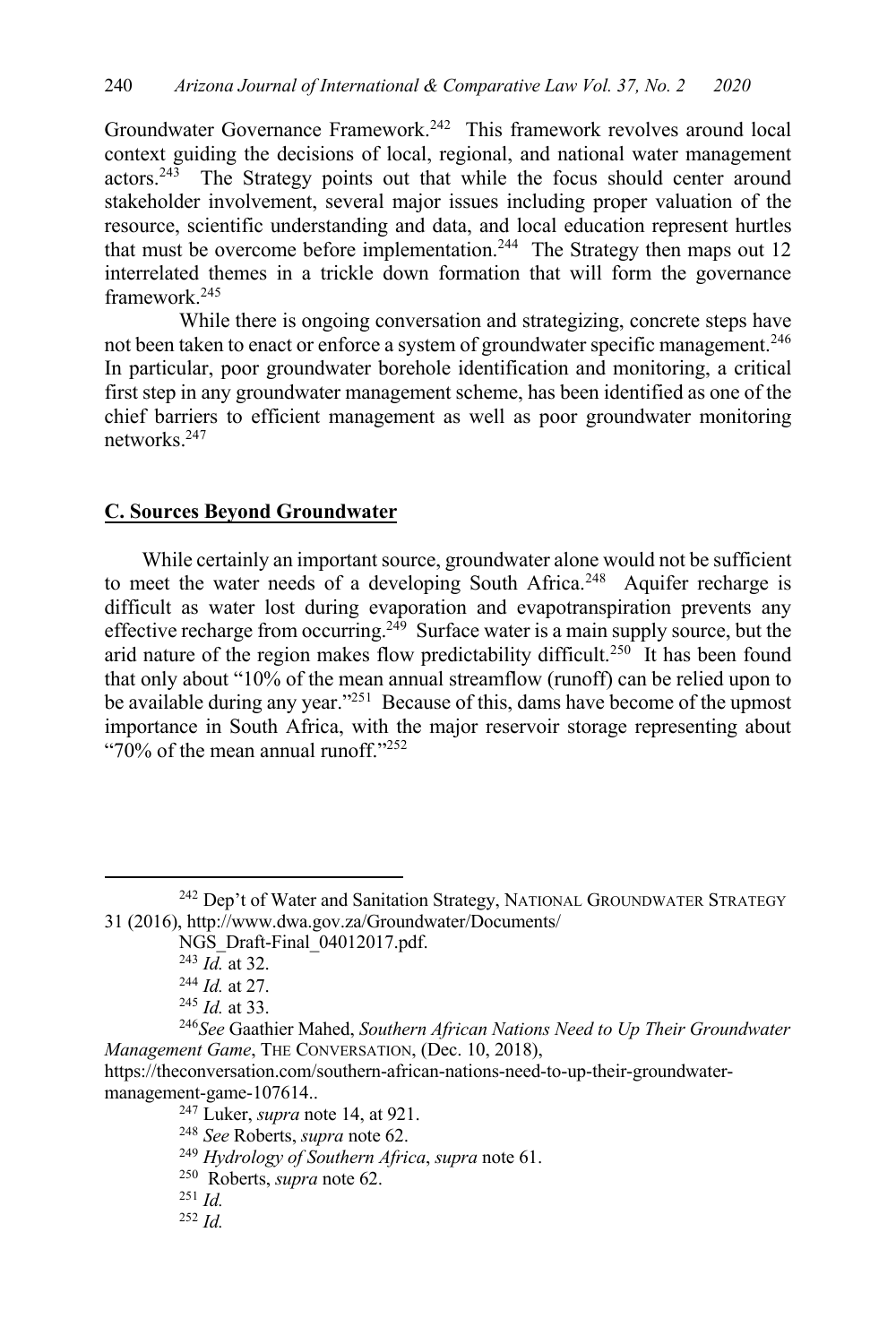## **IV. SUGGESTIONS**

## **A. What can South Africa Learn from Arizona?**

#### 1. Similarities in Frameworks

If Cape Town represents the first domino to fall in South Africa's quest for water security, it may be time for policy makers to take creative water policy seriously.<sup>253</sup> But diving off the deep end could prove fatal, as academics and consultants have "stressed that the groundwater plans for [Cape Town] are unrealistic in their timelines for abstraction because of the large planned volumes of water and subsequent infrastructure requirements."254

While their respective approaches to water management are different, South Africa and Arizona share a few common ideas. These similar concepts were implemented with varying degrees of success.<sup>255</sup> Arizona monitors and plans ground water use through the establishment of Active Management Areas; by contrast, South Africa has designated 19 Water Management Areas.<sup>256</sup> Whereas Arizona designated AMAs around population centers, the WMAs in South Africa were meant to serve as the starting point for Catchment Management Systems.<sup>257</sup> The chief critique of Arizona's approach is that the state has not gone far enough.<sup>258</sup>

<sup>256</sup> *See* Ariz. Rev. Stat. Ann. § 45-411(2018); *see also* National Water Act Ch 2 Pt 1 6 (c)-(f) (1998), Kevin Pietersen, Hans E. Beekman, Martin Holland, South African Governance Case Study, Water Research Commission, 16 (June 2011), http://www.groundwatergovernance.org/fileadmin/user\_upload/

groundwatergovernance/docs/Country\_studies/GWGovernanceRSA.pdf.

<sup>257</sup> *See* Jon L. Kyle, *Arizona's New Groundwater Statute: 1980 Groundwater Management Act: Outline*, (1981); *see also* Water Resources Allocation: Laws and Emerging Issues: A Short Course (Summer Conference, June 8-11). Paper 11. http://scholar.law.colorado.edu/water-resources-allocation-laws-and-emerging-issues/11; *see also* Daniel Malzbender, Jaqui Goldin, Anothony Turton, Anton Earle*, Traditional Water Governance and South Africa's "National Water Act" – Tension or Cooperation?*, 4 (written for International Workshop on 'African Water Laws: Plural Legislative Frameworks for rural water Management in Africa) (Jan. 26, 2005).

<sup>258</sup> *See* Smith, *supra* note 34 ("The act has been largely successful, but recent years have shown slippage in progress toward meeting the goal of safe yield. Some of these problems have existed since the act was passed, a result of negotiated concessions among

<sup>253</sup> *See* Luker, *supra* note 14 ("These cities also offer cautionary tales. Both have experienced tumultuous social and environmental effects even with efforts to implement clear water management frameworks.").

<sup>254</sup> *Id*.

<sup>255</sup> *See Arizona Department of Water Resources supra* note 21 (Arizona shifted from a common law system to a statutorily required permit system); *see also* Guide to the National Water Act, Department of Water Affairs and Forestry,

http://www.dwaf.gov.za/Documents/Publications/NWAguide.pdf ("the National Water Act. . . . protects and allocates water differently. It recognizes that water is a natural resource that belongs to all people in South Africa.").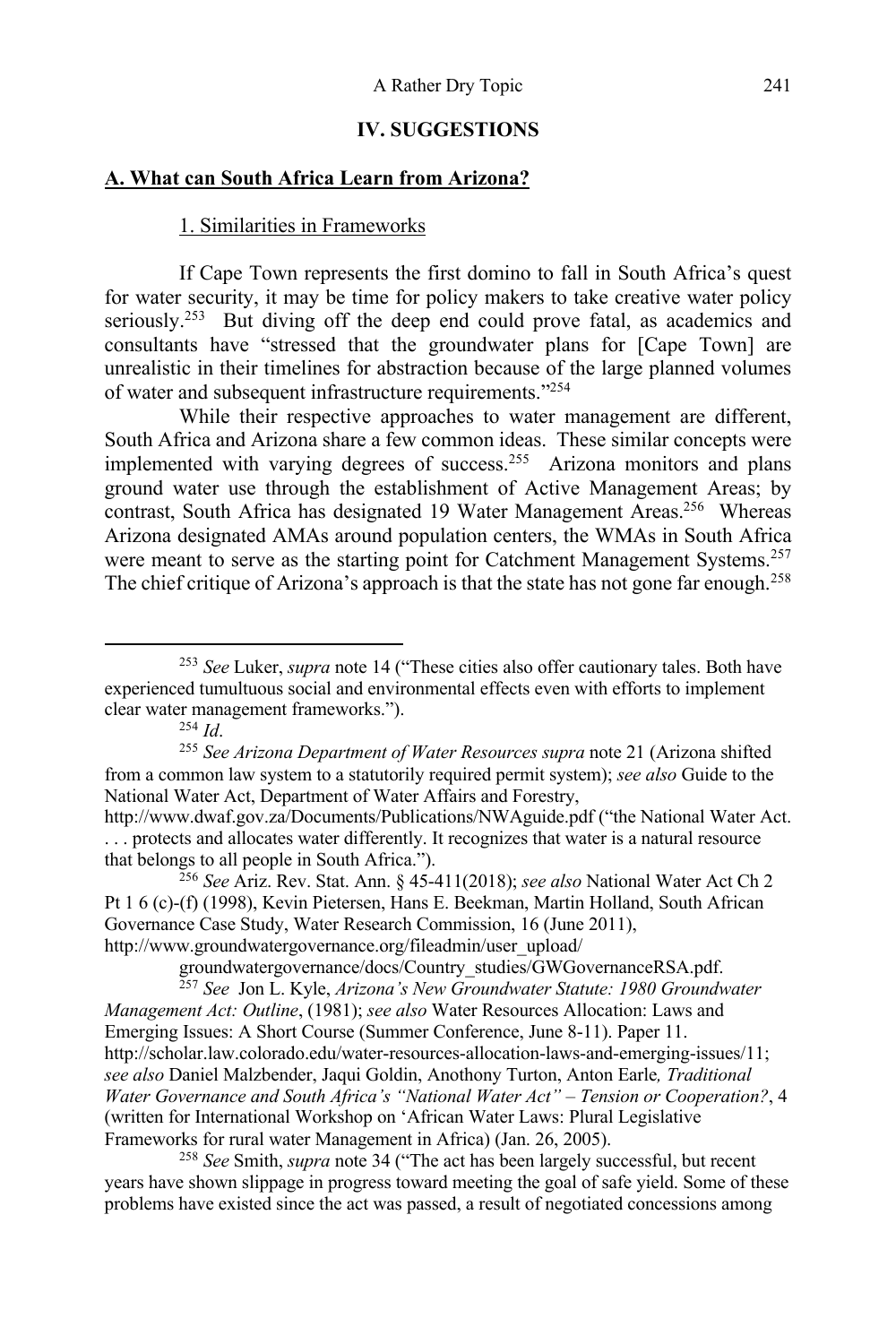While AMAs operate within a strict set of regulations, a large category of exempt wells, as well as areas of the state outside of AMAs, face no requirements.<sup>259</sup> However, AMAs are at least established and functional.<sup>260</sup> In South Africa, while the overarching Water Management Areas that encompass the entire nation have been established, Catchment Areas remain unestablished over two decades after the passing of the National Water Act.<sup>261</sup>

Arizona and South Africa both set up a framework for quantifying and registering water users.<sup>262</sup> Arizona has registered, and in certain areas, prevented the expansion of drilling and irrigation.263 South Africa has attempted a similar registration framework.<sup>264</sup> In the first water registration drive, over "20[,]000 users were registered with a total registered volume of 2.4 billion [meters cubed per acre]."<sup>265</sup> Despite what appeared to be an initial success, only an estimated 20% of groundwater users are accounted for, and the exact number and use of boreholes remains unaccounted for.266 Licensing processes remain unclear and are hindered by backlog and administrative inefficiencies.<sup>267</sup>

Both systems attempt to assure an adequate supply for the future. Arizona places the pressure on developers to provide a 100-year assured supply for new development projects.<sup>268</sup> South Africa proves to be more ambitious, with a principle

<sup>265</sup> Eberhand Braune, Shafick Adams, & Fanus Fourie, *20 Years of Groundwater Research, Development and Implementation in South Africa 1994-2014*, 26 (Aug. 2014).

<sup>266</sup> *See* Kevin Pietersen, Hans E. Beekman, & Martin Holland, South African Governance Case Study, Water Research Commission, 11 (June 2011), http://www.groundwatergovernance.org/fileadmin/user\_upload/groundwatergovernance/do cs/Country\_studies/GWGovernanceRSA.pdf.

Schreiner *supra* note 38 ("The process of issuing licenses to water users has seen serious challenges and delays, hampering much needed economic growth in the country. It has been found that prior to a recent project aimed specifically at removing the backlog in water use licenses, some license applications had been with the department for up to eight years without being finalized. In parallel, the system of registering water use across the country is not up to date and reflects incorrect water use figures, resulting in significant billing and revenue collection challenges and difficulties in ensuring compliance with registered water use.").

<sup>268</sup> *See Overview of the Arizona Groundwater Management Code*, AZWATER.GOV, http://www.azwater.gov/AzDWR/WaterManagement/

documents/Groundwater\_Code.pdf (last visited Oct. 6, 2018).

the mines, farms and cities. Others are of our own making, in attempting to continue to do business in old ways the act meant to change.").

<sup>259</sup> *See id*. ("Finally, it is time to address the "third rail" of water management: exempt wells that have no obligation to contribute to safe yield.").

<sup>260</sup> *See Arizona Department of Water Resources supra* note 21.

<sup>261</sup>*See* Schreiner, *supra* note 38 ("[O]nly two out of a proposed nine CMAs have been established since 1998, and the transformation of irrigation boards, which was to take six months according to the act, has not yet been completed.").

<sup>262</sup> *See* Ariz. Rev. State. Ann. § 45-512 (2018); *see also* Leonie Berjak, Water Management in South Africa, 24 (2003) (Unpublished Master of Laws thesis, University of Natal, Pietermaritzburg).

<sup>263</sup> *See* Ariz. Rev. State. Ann. § 45-591, 598 (2018).

<sup>264</sup> Berjak, *supra* note 172, at 24.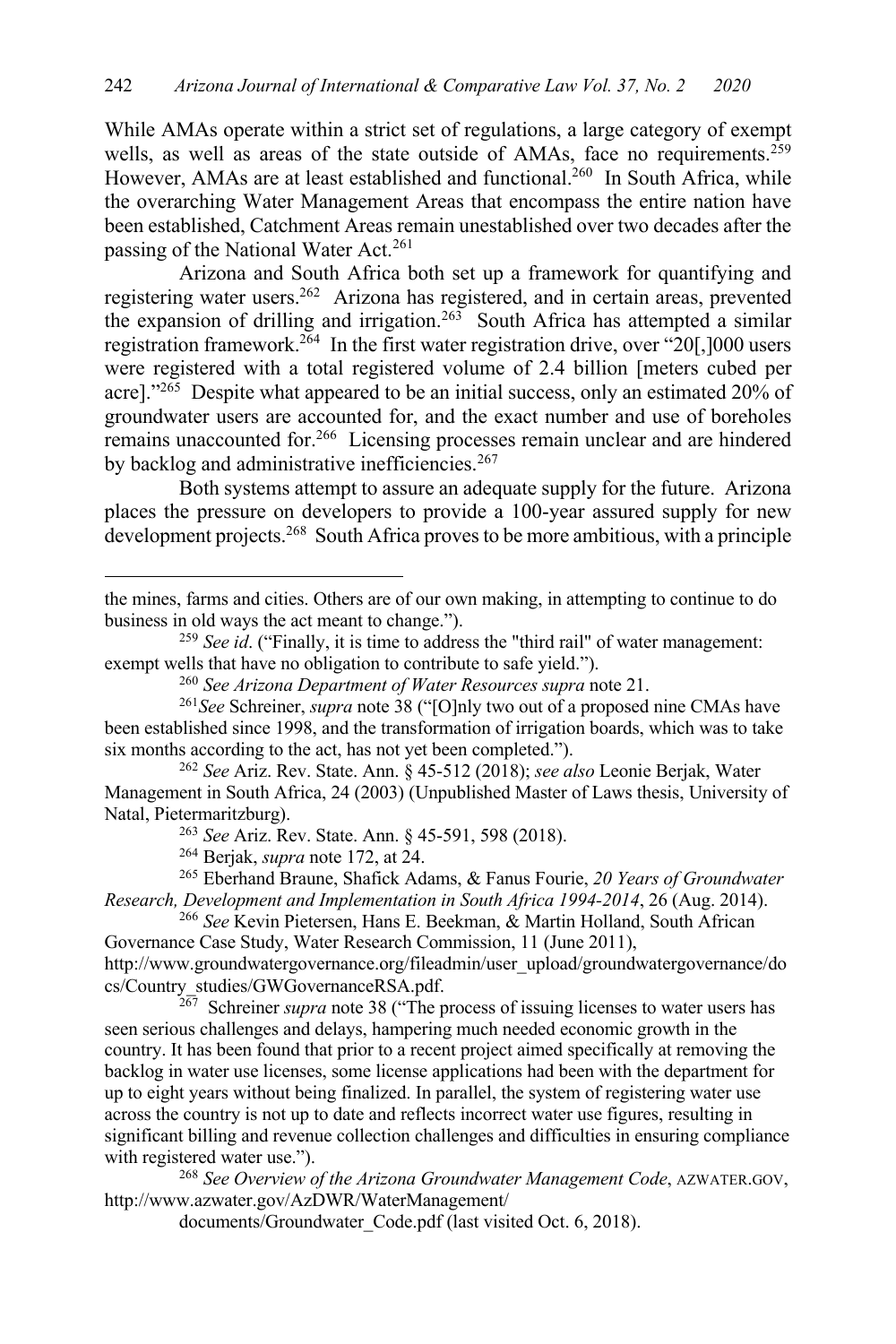of supplying a resource for both human use and the environment.<sup>269</sup> Despite its best intentions, around 60% of rivers and wetlands are "ecologically threatened", and South Africa has failed to quantify how much would be in the reserve and how enforcement would function.270

#### 2. Lessons to be Learned

Regardless of steps in the right direction toward a sustainable system of water management that encompasses the entirety of the hydraulic cycle, South Africa's greatest challenge seems to be its own complex history.<sup>271</sup> Building a functional government in a post-apartheid state has proved to be challenging on many levels, including addressing environmental concerns such as water.  $272$ Several problems derive not from the lack of law, but rather from little to no enforcement,<sup>273</sup> the latter of which is often due simply to lack of infrastructure, knowledge, or data.<sup>274</sup> It is unfortunate that "the visionary aspirations of South African water law have yet to be fulfilled."<sup>275</sup> Despite the specific intricacies and differences, there are takeaways from the Arizona method of groundwater management that could be useful as South Africa continues to develop.<sup>276</sup>

The first practice that could easily be adopted is the requirement of water assurance for new urban development.<sup>277</sup> For example, the then-developing city of Cape Town was warned as far back as the 1990s that the city would run out of

<sup>269</sup> Kidd, *supra* note 159, at 93-94. 270 *See* David Takacs, *South Africa and the Human Right to Water: Equity, Ecology and the Public Trust Doctrine*, 34 BERKELEY J. INT'L LAW 55, 82 (2016).

<sup>271</sup> Larry A. Swatuk, *The State and Water Resources Development through the Lens of History: A South African Case Study*, 3 Water Alternatives 521, 521 (2010).

<sup>&</sup>lt;sup>272</sup> *Id.* ("The post-apartheid challenge comprises a Gordian knot of five interrelated factors: (i) use the power of the state in support of the needs of the majority, (ii) address the environmental consequences of unreflective modernization, (iii) generate the income to do so, (iv) achieve buy-in from the dominant economic and political actors in the country, (v) without alienating hegemonic global forces.").

<sup>273</sup> Mike Muller, *South Africa needs good water management - not new water laws*, The Conversation (Feb. 6, 2018) https://theconversation.com/south-africa-needsgood-water-management-not-new-water-laws-91253.

<sup>&</sup>lt;sup>274</sup> *Id.* ("It may seem simple to allocate water between competing users, but it requires a great deal of work to know how much water is available and how much water is currently being used, by whom.").

<sup>275</sup> Takacs, *supra* note 270, at 82.

<sup>276</sup> *See* Stacy Pigott, *Cape Town's Water Crisis: Could It Happen in Arizona?*, UA News (Mar. 20, 2018)(comparing Cape Town's reliance on surface water and Tucson's reliance on groundwater).

 $277$  Janny Choy, 7 Lessons in Groundwater Management from the Grand Canyon State (June 1, 2015), http://waterinthewest.stanford.edu/news-events/news-press-releases/7 lessons-groundwater-management-grand-canyon-state.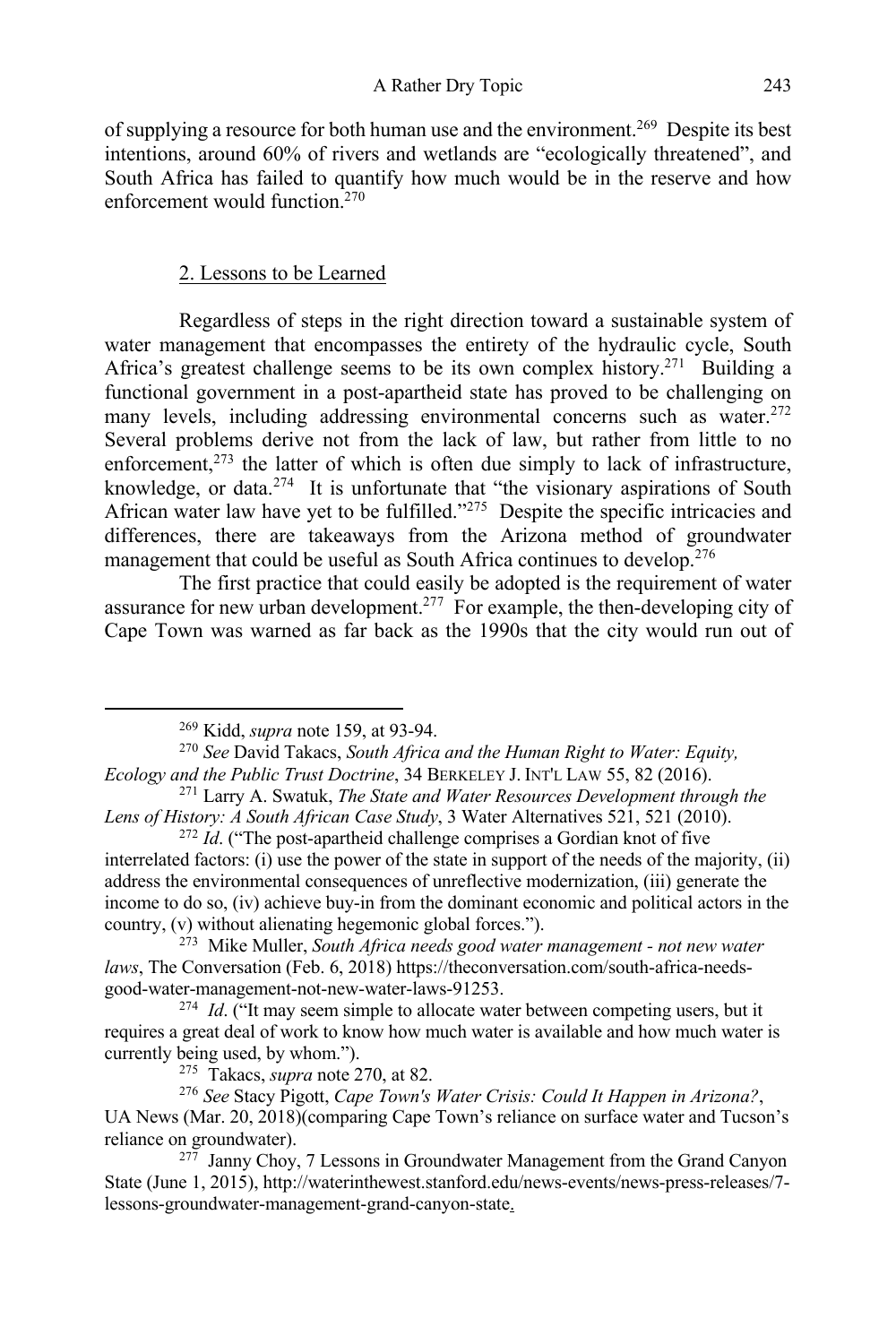water.<sup>278</sup> In spite of the forewarning, big-money development was encouraged in the wealthy city center.<sup>279</sup> An assurance model could be adapted to the surface water-dependent urban areas, though it could also be argued that more stringent enforcement of South Africa's own codified strategy is better than dreaming up a new scheme.<sup>280</sup>

Another aspect of water management to be learned from Arizona is its system of enforceable water rights.<sup>281</sup> While the Arizona model is not perfect, its system of rights allows stakeholders to acquire a limited understanding of what they can and cannot do, and would allow the government to better track usage by the right holder.282 A more permanent rights structure could encourage long-term investment in infrastructure and development.<sup>283</sup>

Additionally, much like Arizona's designated AMA's, Catchment areas need to be on the cutting edge of water management within its designated boundaries.284 Steps can be taken within the Catchment areas to address many water issues.285 Specifically, some research has suggested focusing on Strategic Water Source Areas within Catchment areas.<sup>286</sup> Identifying these areas in relation to groundwater can be instrumental in tracking recharge and mitigating shortages.<sup>287</sup>

<sup>279</sup> *Id.*

<sup>281</sup> *See* Ariz. Stat. Ann. § 45-171-176 (2018).

<sup>282</sup> W.V. Pitman, *Overview of water resource assessment in South Africa: Current state and future challenges* (Sept. 1, 2011), http://www.scielo.org.

za/scielo.php?script=sci\_arttext&pid=S1816-79502011000500007. ("He lays the blame for the failure to define water rights, to enforce monitoring, to interpret readily available information and to enforce compliance on the 'crumbling capacity within the DWA.").

<sup>283</sup> *See* Tewari, *supra* note 201, at 705.

<sup>284</sup> Berjak, *supra* note 172, at 24.

<sup>285</sup> *See generally* David Le Maitre, et al., *Strategic Water Source Areas: Management Framework and Implementation Guidelines for Planners and Managers*, Report to Water Research Commission (July 2018), https://water.

cer.org.za/wp-content/uploads/2019/03/Management-framework-andimplementation-guidelines-for-planners-and-managers.pdf.

<sup>286</sup> *Id.* at 4 ("Strategic Water Source Areas (SWSAs) are areas of land that either: (a) supply a disproportionate amount of mean annual surface water runoff in relation to their size and are considered nationally important; or (b) have high groundwater recharge and are locations where the groundwater forms a nationally important resource; or (c) are areas that meet both criteria (a) and (b).").

<sup>287</sup> *Id.* at 8-11.

<sup>278</sup> Richard Poplack, *What's Actually Behind Cape Town's Water Crisis*, The Atlantic (Feb. 15, 2018), https://www.theatlantic.com/international/

archive/2018/02/cape-town-water-crisis/553076/.

<sup>280</sup> Mike Muller, *South Africa needs good water management - not new water laws*, THE CONVERSATION (Feb, 6, 2018), https://theconversation.com/south-africa-needsgood-water-management-not-new-water-laws-91253 ("The current laws set out technical and administrative processes that need to be followed if there's no longer enough water to go around, or if there isn't enough to meet new needs. These allow water to be reallocated between existing users and those seeking water for the first time.").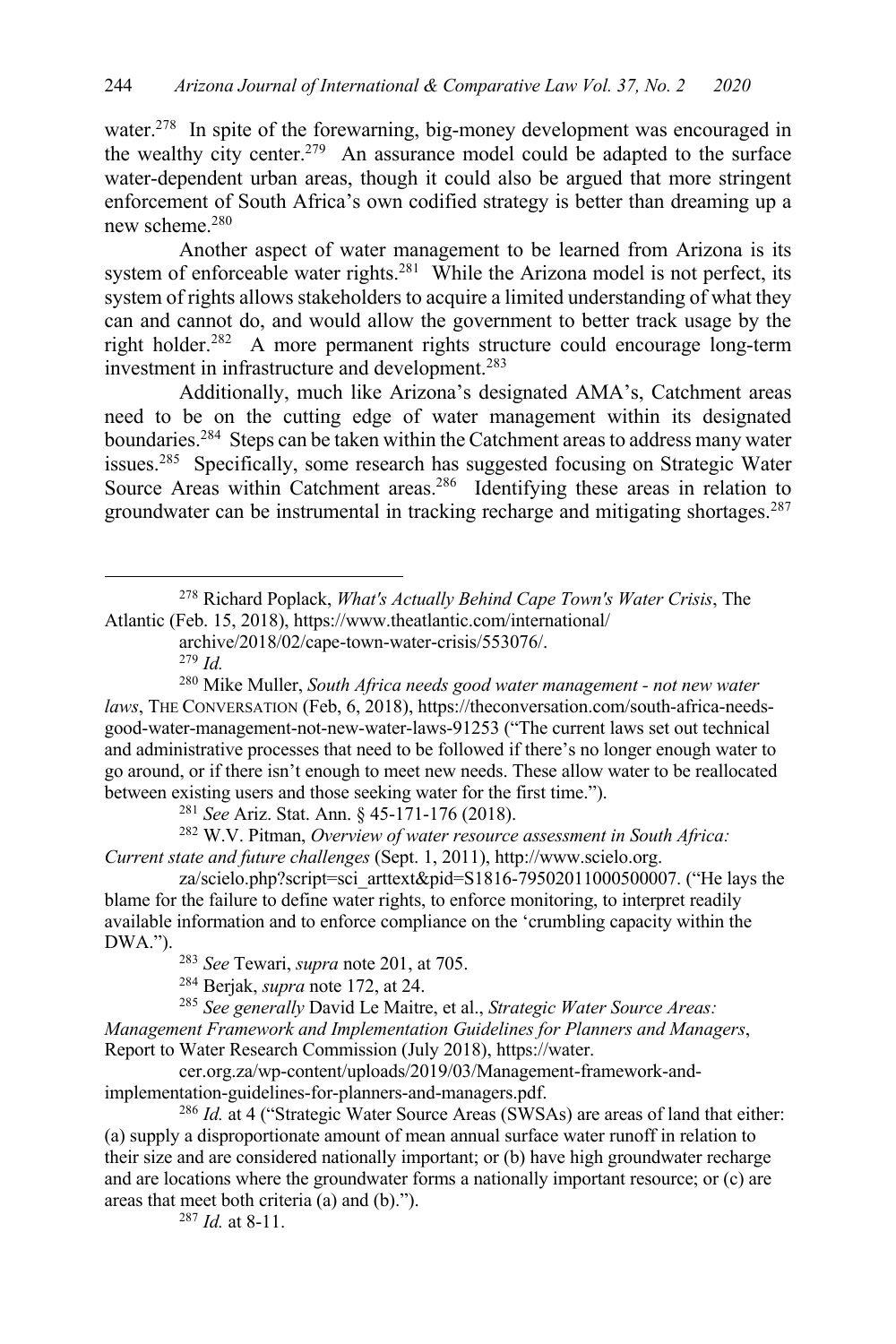Increasing understanding and awareness may also identify where groundwater could be utilized as a national resource rather than just meeting local needs.<sup>288</sup>

Finally, regardless of how the nation chooses to manage it, South Africa's approach needs to include groundwater if it is to achieve the same success as Arizona in diversifying the portfolio of water availability.<sup>289</sup> Urban areas in Arizona were able to blossom and flourish even in the desert because of a closely managed groundwater system supplemented by the available surface water.<sup>290</sup> Even the fast-growing city of Tucson was able to cut back on groundwater usage through the use of water from the Central Arizona Project.<sup>291</sup> South Africa is also facing a period of growth, with an estimated 19 major dams needing to be built by 2025 to meet its rising water needs.<sup>292</sup> By adding groundwater, the urban supply could be augmented so long as pumping is managed and monitored in an efficient way.<sup>293</sup>

Water management legislation in South Africa is not lacking in ambition; $294$  in fact, it is arguably one of the most modern and progressive attempts in the world.295 This push has allowed for collaboration within the scientific community in developing effective systems of management at the local level.<sup>296</sup> The greatest challenge South Africa faces is simply gaining the knowledge and infrastructure needed to effectively manage groundwater resources.<sup>297</sup> The Act itself relies upon an admirable undertaking that cannot realistically be implemented immediately.<sup>298</sup> Specifically at the local level, the national guidance on Specifically at the local level, the national guidance on groundwater is either not being incorporated into local plans, or is being largely ignored.<sup>299</sup> Even with the push for registration, there is still much that is unknown, as domestic use and stock water fall under an exception that does not require registration.300

<sup>296</sup> *Id.*

<sup>297</sup> *Id.* at 18.

<sup>288</sup> *Id.* at 8.

<sup>289</sup> *See* Glennon, *supra* note 32 ("Water exchanges – that is, the substitution of one type of water for another, such as Colorado River water delivered through the CAP for groundwater – have become a reliable tool to solve intractable engineering challenges.").

<sup>290</sup> *See id.* ("recent developments offer fresh examples of the creativity of Arizona lawyers and water managers to craft workable solutions to water shortage problems.").

<sup>291</sup> *Id*. ("A wonderful example is the Tucson/Phoenix Exchange, crafted in 2017. Tucson Water's wellfields have twice the capacity to store recharged water as the utility needs. Phoenix, by contrast, has excess CAP water but lacks places to store it.").

<sup>292</sup> Roberts, *supra* note 62*.*

<sup>293</sup> *See* Luker, *supra* note 14, at 925 ("diversifying our resources mix, putting more emphasis on groundwater surely can help us in terms of resilience.").<br><sup>294</sup> Kidd, *supra* note 159, at 102.

<sup>&</sup>lt;sup>295</sup> Braune, supra note 265, at 5.

<sup>298</sup> Kidd, *supra* note 159, at 102.

 $299$  Braune, supra note 256, at 14.

 $300$  *Id.* at 14-15.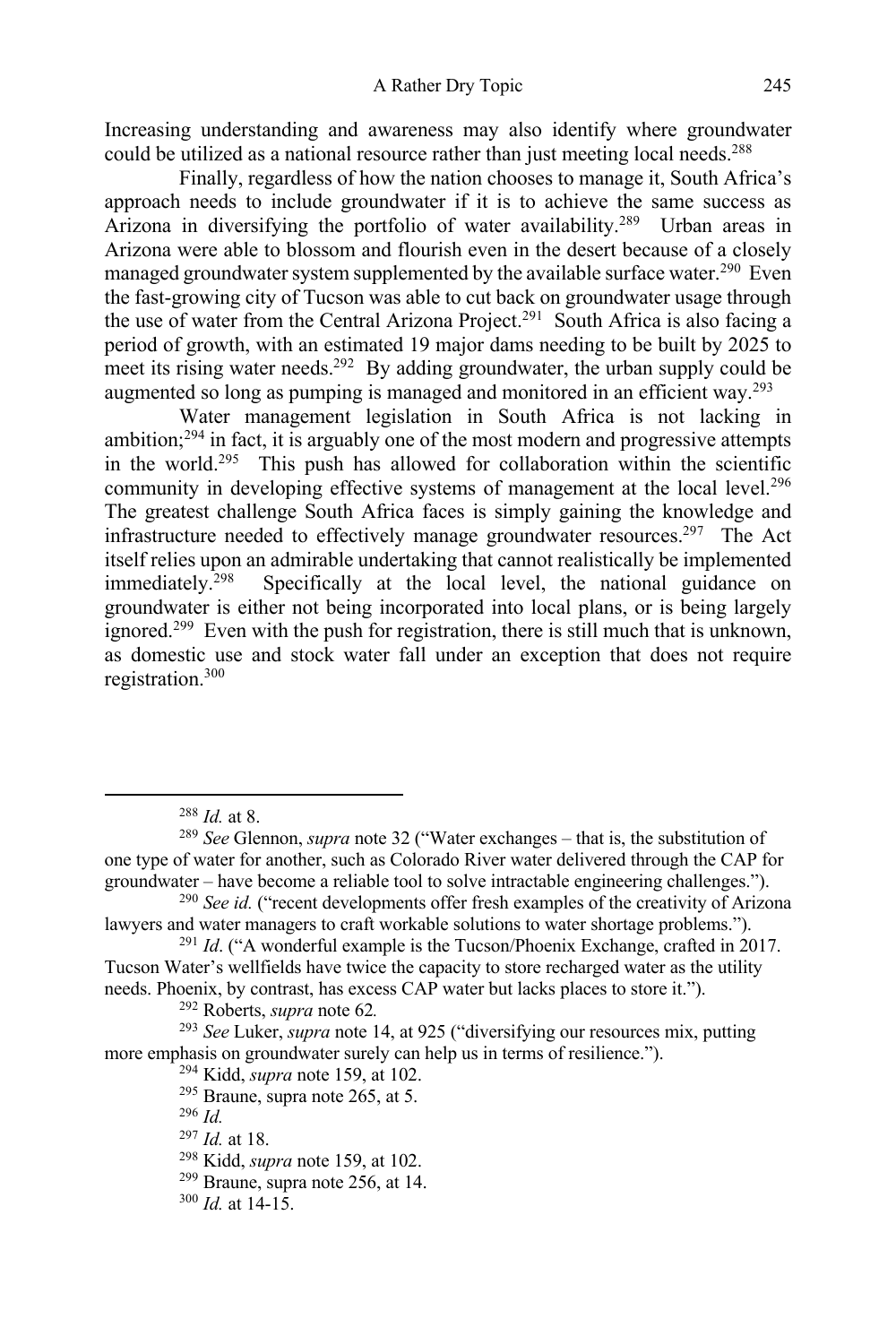#### **V. CONCLUSION**

Humanity has a surprisingly short memory when it comes to water. During a drought, water conservation is first and foremost on every individual's mind.<sup>301</sup> However, as soon as the rain falls and the drought ends, it is often back to business as usual in the realm of water policy.<sup>302</sup> Mankind can no longer afford a "business as usual" mindset about water as the population grows into a world plagued by climate change. $303$ 

Cape Town has remembered its lessons and has rebounded, for the most part, despite many reports in 2018 indicating that it would be the first major city in the world able to claim that it ran out of drinking water.<sup>304</sup> "Day-Zero" scare tactics inspired rapid response, setting "a great example for the rest of the world on how to manage a crisis situation like this."<sup>305</sup> The numbers are beginning to turn around as "[t]he average water level for all dams in the Western Cape currently stands at 38.6% (compared to 18.2% [at this time in 2018]).306 Dams supplying the City of Cape Town stand at an average of 50.6% (compared to 21.8% [at this time in  $2018$ ])."<sup>307</sup> Water restrictions are being lifted.<sup>308</sup> While water features and fountains still are not allowed, irrigation restrictions are now relaxed, and citizens can top off or fill swimming pools.<sup>309</sup> Even with Day Zero now in the rearview mirror, locals have a new sense of caution when it comes to the use of the resource.<sup>310</sup> The next drought may not be that far into the future.<sup>311</sup>

https://www.azcentral.com/story/opinion/op-ed/2018/04/08/does-arizona-have-enoughwater-glennon/484149002/ ("In short, business as usual is no longer a viable option.").

<sup>306</sup> Cape Town dams, *supra* note 304.

<sup>307</sup> *Id.*

<sup>308</sup> *Id.*

<sup>309</sup> *Id.*

<sup>310</sup> Sanderson, *supra* note 305.

<sup>301</sup> *See* Robert Glennon, UNQUENCHABLE: AMERICA'S WATER CRISIS AND WHAT TO DO ABOUT IT, 179 (Island Press, 2009) ("programs urge citizens voluntarily to reduce their water use in times of crisis, such as drought. These programs usually work because Americans are by nature a generous people, willing to contribute to the well-being of the community. But there needs to be a real crisis, and the duration had best not be too long, for we're also an impatient lot.").

<sup>302</sup> *See generally* Robert Glennon, Does Arizona have enough water? Why that is such a tough question to answer, AZ CENTRAL (April 8, 2018)

<sup>303</sup> *See generally id.*

<sup>304</sup> *Cape Town dams: Latest water levels for Monday 25 March*, THE SOUTH AFRICAN, (Mar. 25, 2019).

<sup>&</sup>lt;sup>305</sup> Sertan Sanderson, One year after the water crisis, Cape Town recovers from tourism drought, www.dw.com (Mar. 21, 2019), https://www.dw.com/en/one-year-afterthe-water-crisis-cape-town-recovers-from-tourism-drought/a-47966335 (quoting Jeff Levy, owner of "Head South Lodge.").

<sup>&</sup>lt;sup>311</sup> *Id.* ("Even though the water restrictions were lifted last year, it's now become our new way of life. And it had to because we don't know when the next drought is going to hit us.").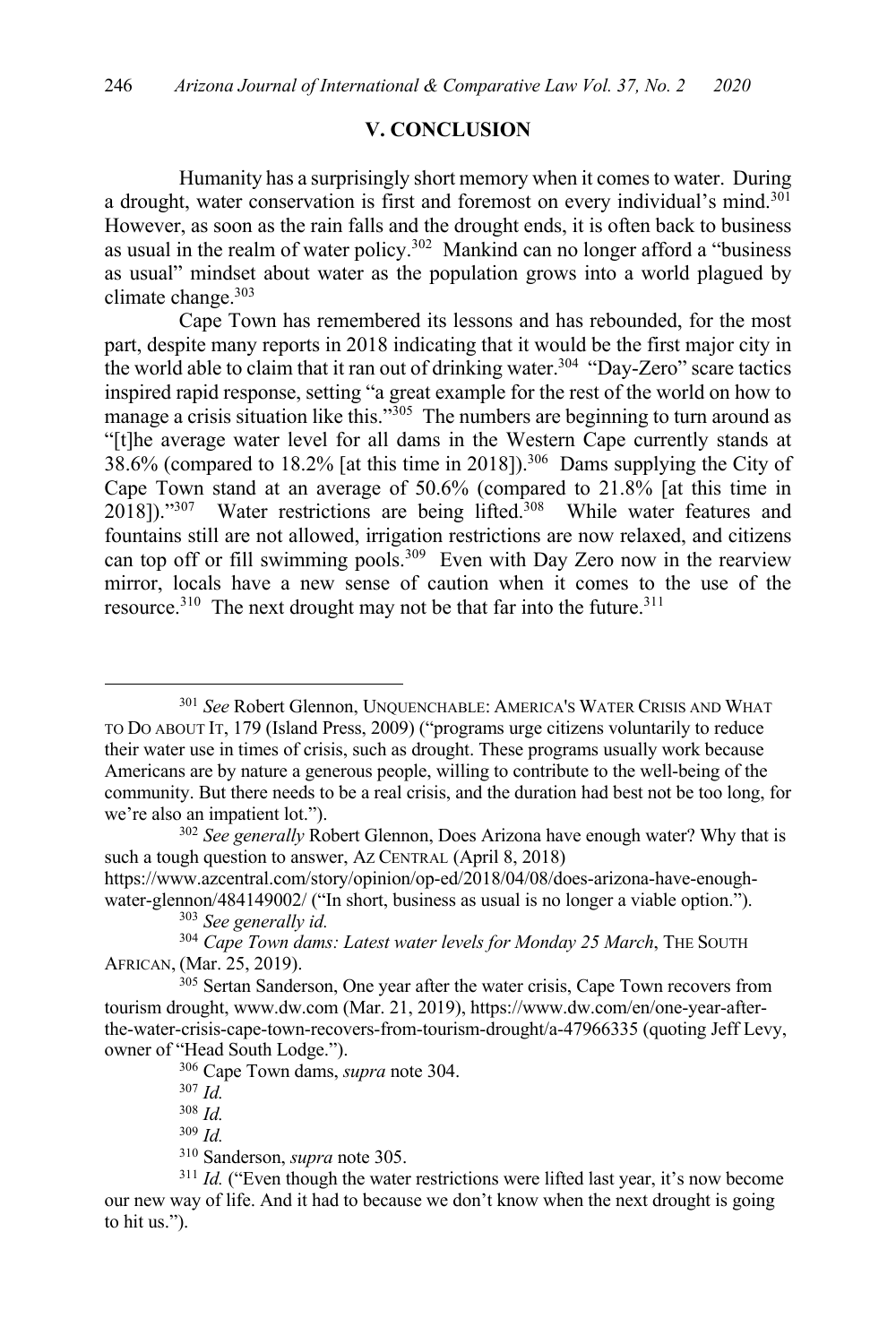A Rather Dry Topic 247

In South Africa, access to water is a daily miracle; only around 50% of homes have freshwater piped directly into the house.<sup>312</sup> As the 39th driest country in the world, South Africa has less water per person than Botswana and Namibia.<sup>313</sup> As a fairly new democracy, the country has more than its fair share of kinks to work out when it comes to productive water management.<sup>314</sup> The nation continues to learn just how multi-faceted and complicated providing a safe, secure water supply can be.315 A world away, yet not completely dissimilar, Arizona faces challenges on multiple fronts involving water security.<sup>316</sup> With a drought on one front and plummeting lake and river levels on the other, some predict that the state will be feeling the strain of shortage as soon as  $2020^{317}$ 

South Africa and Arizona have taken distinctive approaches, with different results. South Africa adopted an ambitious public trust approach encompassing the hydraulic system.<sup>318</sup> While great on paper, this approach to water security was met with strains on administrative feasibility and a lack of knowledge with which to base regulations upon.<sup>319</sup> Arizona, on the other hand, may have a workable framework, but is arguably not ambitious enough.<sup>320</sup> With the clock constantly ticking, water security should be the first and foremost issue on everyone's mind. In the case of South Africa and Arizona, there is much to be learned from the other's successes as well as mistakes. With a little bit of innovation, creativity, and luck, "Day-Zero" might just get pushed back one more day.

<sup>312</sup> *#5facts: Water in South Africa*, africacheck.org (Feb. 2, 2018), https://africa check.org/reports/5facts-water-south-africa/.

<sup>313</sup> *Id.*

<sup>314</sup> Kidd, *supra* note 159, at 91.

<sup>&</sup>lt;sup>315</sup> See generally Jason Hollowes, Eskom and the deepening water crisis in South Africa, dailymaverick.co.za (Apr. 5, 2019), https://www.daily

maverick.co.za/article/2019-04-05-eskom-and-the-deepening-water-crisis-insouth-africa/ ("This means in a water scarce country such as South Africa the management of water and energy should be done in an integrated fashion.").

<sup>316</sup> Planning for a Sustainable Arizona Water Future, arizonawaterfacts.org (last accessed Jan. 4, 2019) http://www.arizonawaterfacts.com/do-we-have-enough. 317 *Id.*

<sup>318</sup> Kidd, *supra* note 159, at 93.

<sup>319</sup> *See* Swatuk, *supra* note 271; *see also* Mike Muller, *South Africa needs good water management - not new water laws*, The Conversation (Feb. 6, 2018), https://theconv

ersation.com/south-africa-needs-good-water-management-not-new-water-laws-91253.

<sup>320</sup> *See* Karen Smith, Former water director: We still pump too much, azcentral.com (Mar. 5, 2015), https://www.azcentral.com/story/opinion/oped/2015/03/05/arizona-groundwater-management/24464443/.